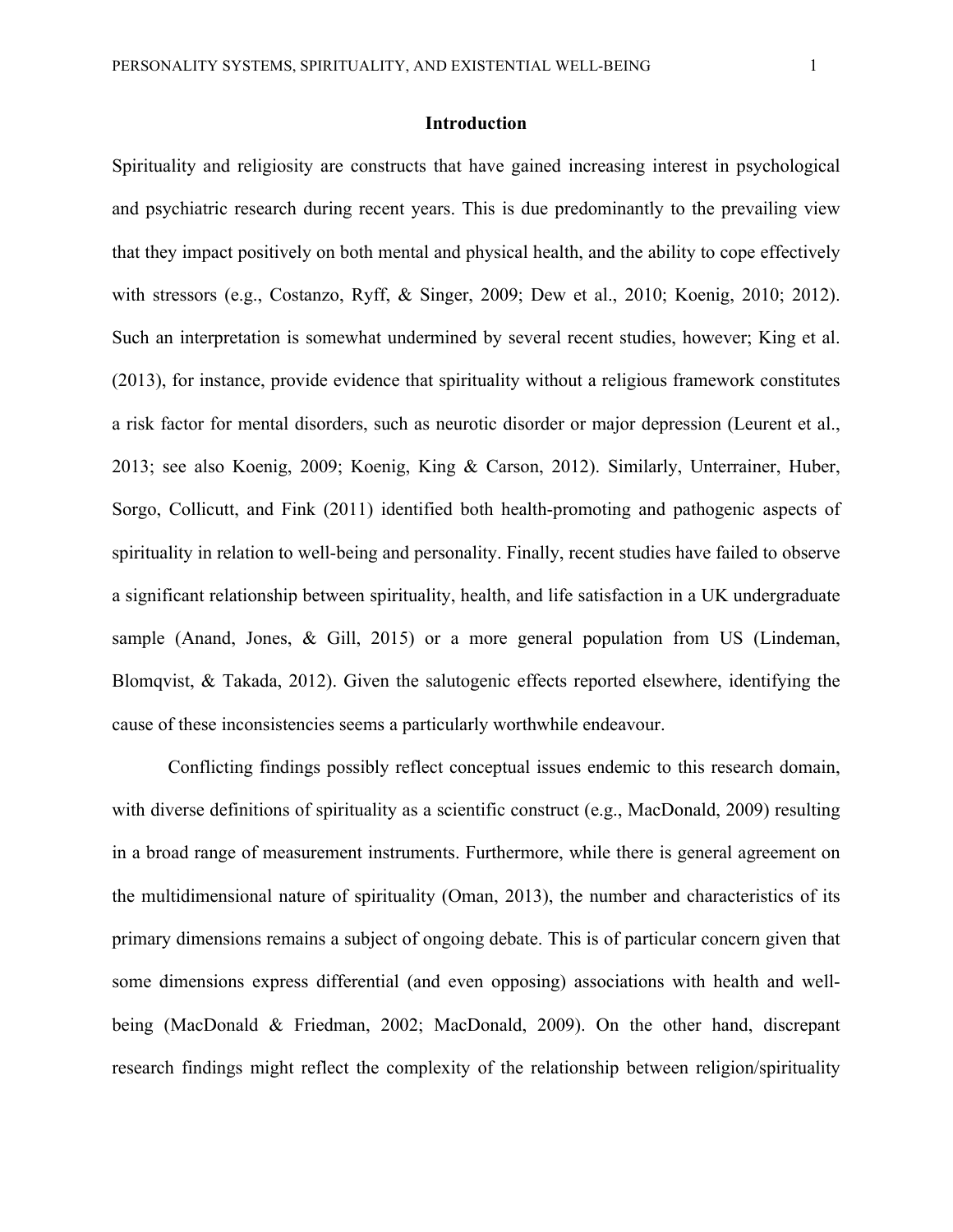and health (Koenig, King, & Carson, 2012), with many potentially intervening factors (e.g., cultural background; see King et al., 2013; Leurent et al., 2013). In this light, individual differences in personality may go some way towards reconciling recent inconsistencies by elucidating the mechanisms through which spirituality influences well-being in general (Löckenhoff, Ironson, O'Cleirigh, & Costa, 2009; Schuurmans-Stekhoven, 2010) and existential well-being in particular (but see Lindeman et al., 2012).

To date, research into personality and spirituality has been restricted to a variable-centred approach (see Johnstone et al., 2012; Labbé & Fobes, 2010; Robbins, Francis, McIlroy, Clarke, & Pritchard, 2010; Saroglou, 2010); studies have examined the relative contribution of discrete personality traits as predictor variables on behavioural outcomes across entire *samples*. This traditional approach has shown that both spirituality and religiosity are associated positively with some traits (i.e. Agreeableness, Extraversion, and Conscientiousness; Henningsgaard & Arnau, 2008; MacDonald, 2000a; Saroglou, 2002; 2010) and negatively with others (Neuroticism; Saroglou, 2002). These data provide limited insight into the dynamic organisation of psychological systems that underlies an individual's personality, however (Block, 2010; Cervone, 2005; Epstein, 2010; Kuhl & Kazén, 2006); no inferences can be drawn about the patterns of functional system interactions that might bring about differences between *individuals* vis-à-vis spirituality. For this reason, we believe it is necessary to introduce an alternative, person-centred approach to this domain, with methods that capture sample heterogeneity. We can then investigate how specific configurations of personality styles modulate the relationship between spirituality and specific facets of well-being (e.g., existential well-being).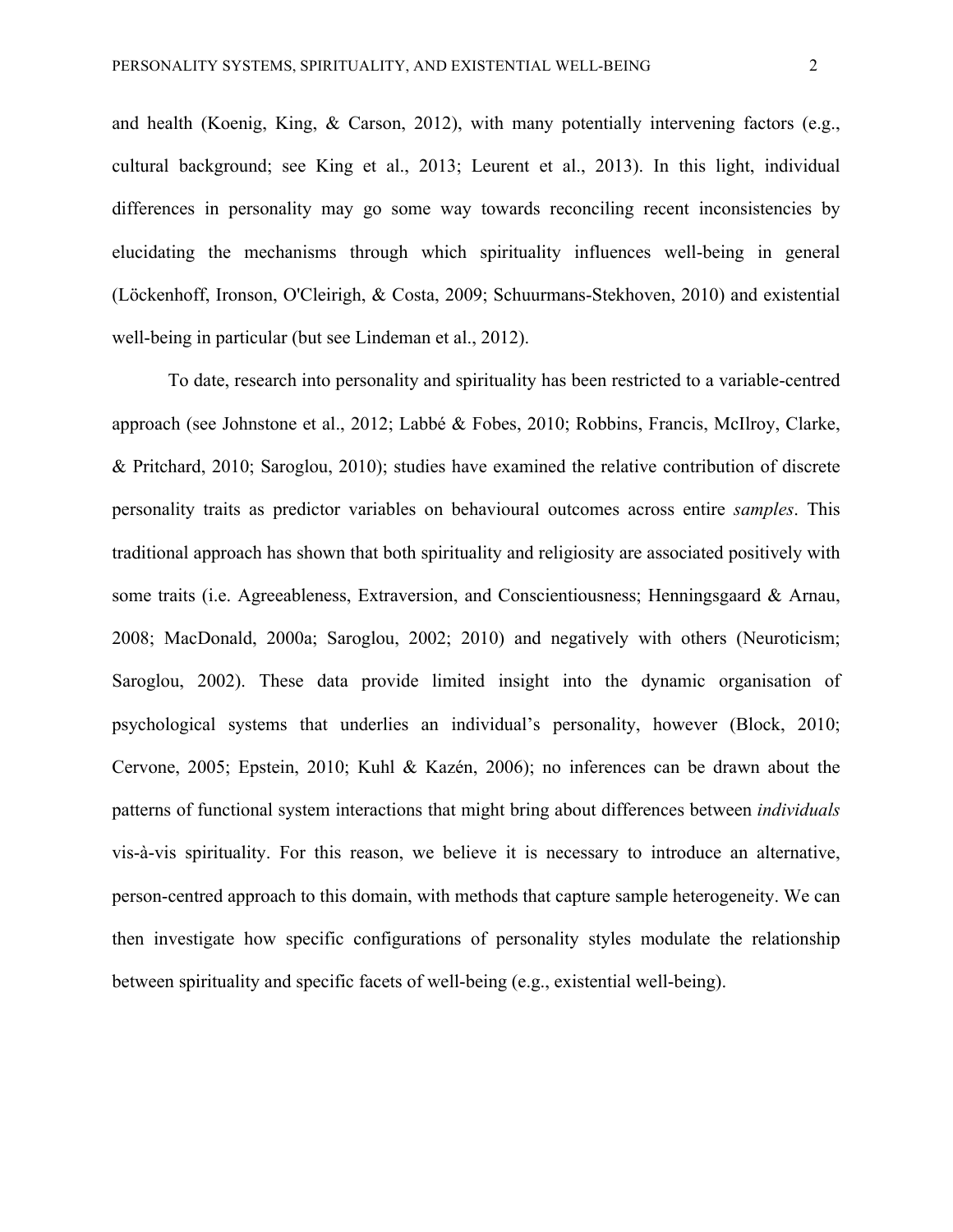To achieve this we explored personality types using an alternative theoretical framework to the prevailing Five Factor model (Johnstone et al., 2012; Labbé & Fobes, 2010; Robbins et al., 2010; Saroglou, 2010). Specifically, we employed an instrument borne out of Personality System Interaction theory ([PSI]; e.g. Kuhl, 2000a; 2000b) – a framework that considers individual personality configurations ("styles") to emerge through dynamic interplay between affective dispositions acquired early in life (i.e. sensitivity to positive and negative affect) and various cognitive systems (e.g., object recognition; see Kuhl, 2000a). From this perspective, personality styles are not fixed but individuals do show a tendency for some styles over others and vary in their capacity for flexibility. An individual's preferred styles can therefore inform us about the way in which system interactions might drive associations between spirituality and existential well-being. Within the PSI framework, personality is conceptualised dimensionally and each dimension is expressed on a continuum ranging from personality style to personality disorder (e.g., ambitious-narcissistic, emotional-histrionic). In other words, personality disorders are defined by the same principles as non-pathological personality styles. The theory postulates that disorders emerge when preferences for certain personality styles become inflexible – that is, with little adaptation to changing environmental conditions or motivations. Importantly, the hypotheses that emerge from this model of personality have been validated empirically (e.g., Baumann & Kuhl, 2002, 2003; Kaschel & Kuhl, 2004; Kuhl & Kazén, 2006; Quirin, Bode, & Kuhl, 2011; Kazén, Kuhl, & Quirin, 2014). The instrument we used – Personality Systems and Disorders Inventory (Kuhl, 2000a; 2000b; Kuhl & Kazén, 2006) – considers functional interactions among cognitive and affective systems, allowing us to build on recent evidence for associations between cognitive processing style and spirituality/religiosity (Browne, Pennycook,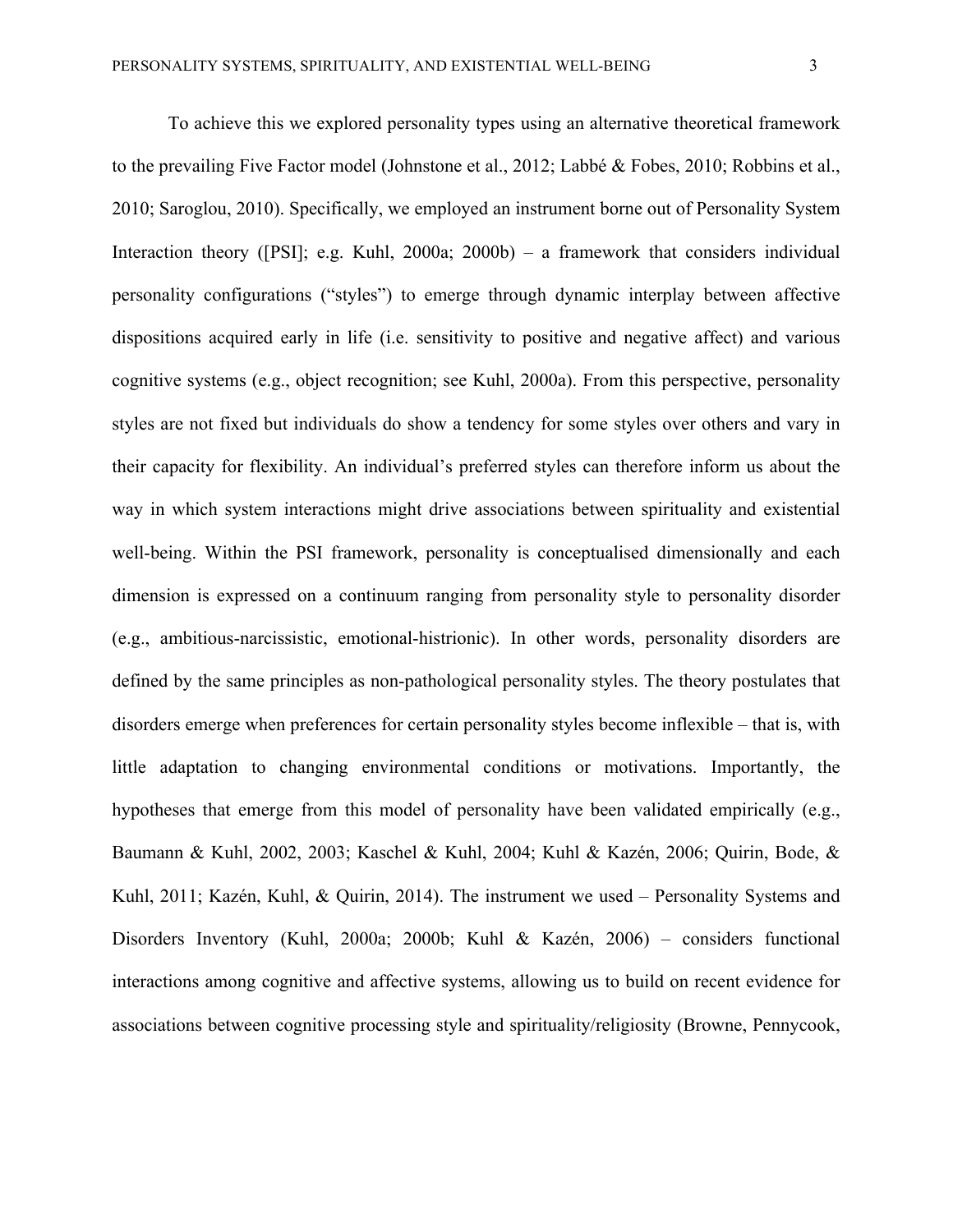Goodwin, & McHenry, 2014; Gervais & Norenzayan, 2012; Pennycook, Cheyne, Barr, Koehler, & Fugelsang, 2014; Shenhav, Rand, & Greene, 2012).

To determine if and how profiles of personality styles differentiate with respect to spirituality dimensions and existential well-being, we adopted a data-driven statistical approach. Specifically, we investigated if and how similar configurations of personality styles for different subgroups reveal potential functional mechanisms behind these relationships. Since research suggests that spirituality is not an integral part of personality but rather a qualitatively different construct (MacDonald, 2009; Piedmont & Wilkins, 2005; Říčan & Jánošová, 2010; but see Cloninger, 1999), we expected our analyses to reveal distinct relationships between different personality profiles and both spirituality and existential well-being, with the latter variables associated differentially across different profiles (see Koenig, 2008; Lindeman et al., 2012; Schuurmans-Stekhoven, 2011). Previous personality research that has taken a person-centred approach has revealed three robust personality prototypes: Overcontrolled, Undercontrolled, and Resilient (Asendorpf, 2015; Alessandri et al., 2014; Block, 2002; Klimstra, Luyckx, Teppers, Goossens, & Fruyt, 2011; Steca, Alessandri, & Caprara, 2010). The Resilient prototype is characterised commonly by high extraversion and conscientiousness, and low neuroticism; Overcontrollers usually score high on neuroticism and low on extraversion; and Undercontrollers report low conscientiousness and agreeableness, but high extraversion (e.g., Donnelan & Robbins, 2010). Block (2002) defined Resilient individuals as dynamically resourceful and highly adaptive. On this basis we hypothesized that, should we observe personality profiles similar to these prototypes, the Resilient profile will be characterised by better existential wellbeing and higher spirituality relative to Overcontrollers and Undercontrollers.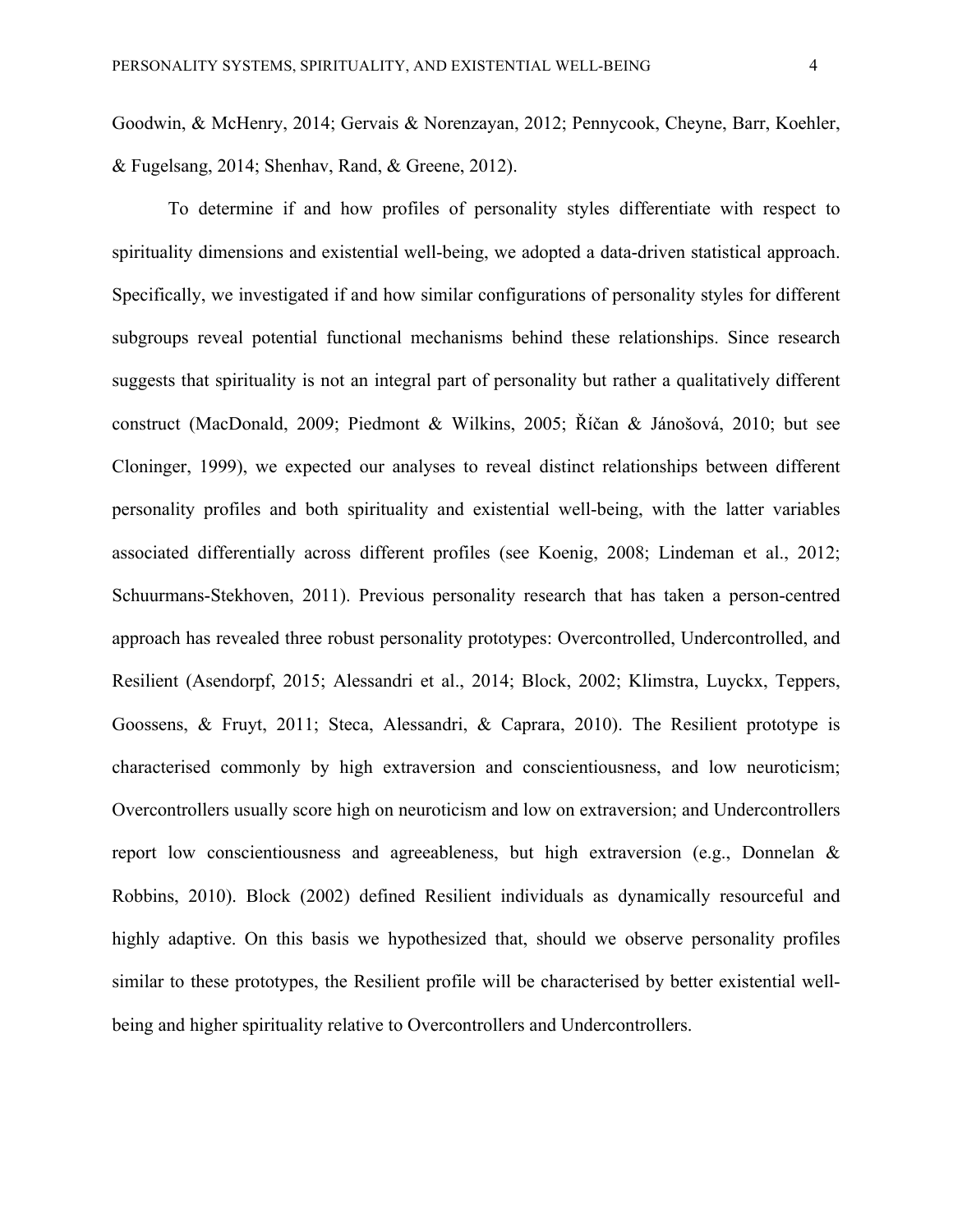#### **Methods**

#### **Participants**

Our sample comprised 431 students (89%) and associates (11%) of Masaryk University, Czech Republic (290 females; mean age =  $23.2$ yrs [SD =  $3.8$ , range =  $18-48$ yrs]). Participants were recruited via emails and university websites. All respondents provided informed consent. Students were awarded 1 course credit for participation.

#### **Materials**

Having provided basic demographic information (age, gender, completed education level, general religious belief without specifying any religious movement), participants completed at their own pace the Czech version of the Personality Styles and Disorders Inventory ([PSDI]; Kuhl & Kazén,  $2002$ ) – an instrument designed to measure personality styles as defined by Personality Systems Interaction theory. The PSDI consists of 140 standardised items, each rated on a 4-point scale ranging from 0 (*"Certainly no"*) to 3 (*"Certainly yes"*). The instrument measures 14 non-pathological personality styles, each represented by a continuum on which the extremes are analogous to personality disorders as defined by ICD-10 and DSM IV-TR (WHO, 1992; APA, 2000; respectively). In our sample, levels of Cronbach's alpha for each dimension were as follows: Self-determined-Antisocial:  $\alpha$  = .83; Cautious-Paranoid:  $\alpha$  = .84; Independent-Schizoid:  $\alpha$  = .85; Apprehensive-Avoidant:  $\alpha$  = .79; Conscientious-Compulsive:  $\alpha$  = .80; Intuitive-Schizotypal:  $\alpha$  = .87; Optimistic-Rhapsodic:  $\alpha$  = .85; Ambitious-Narcissistic:  $\alpha$  = .71; Critical-Negativistic:  $\alpha$  = .68; Loyal-Dependent:  $\alpha$  = .78; Spontaneous-Borderline:  $\alpha$  = .80; Emotional-Histrionic:  $\alpha$  = .86; Calm-Depressive:  $\alpha$  = .81; Obliging-Self-sacrificing:  $\alpha$  = .76. For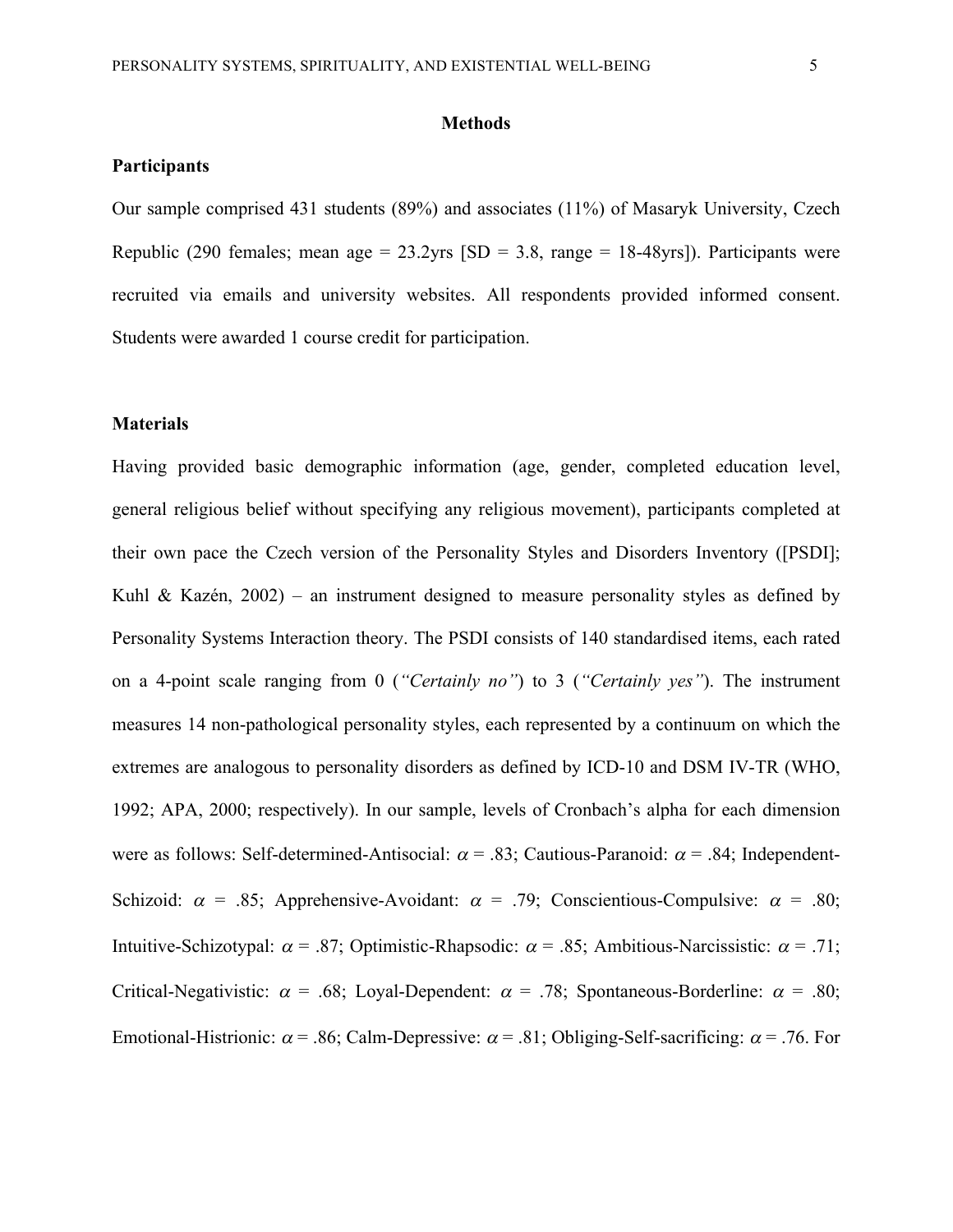the sake of brevity and to avoid excessive abbreviations, we refer to each style according to its clinical extreme henceforth.

The construct of spirituality was defined in this study according to the multidimensional model provided by MacDonald (MacDonald, 2000a; 2000b), whereby individual components were determined on the basis of latent factors present in multiple spirituality measures available at that time. The following aspects of spirituality were revealed as representative: [1] Cognitive orientation towards spirituality (COS; a belief in the significance of spirituality in life); [2] Experiential/Phenomenological dimension (EPD; past experience of a mystical, religious, or transcendent nature); [3] Existential well-being (EWB; a sense of meaning and purpose in life, and the capability to cope with difficulties); [4] Paranormal beliefs (PAR; beliefs in existence of paranormal phenomena); [5] Religiousness (REL; beliefs and practices related to intrinsic religiosity).

To capture all these dimensions we measured spirituality with the revised version of Expression of Spirituality Inventory (ESI-R; MacDonald, 2000b; MacDonald et al., 2015). In addition to the 30 items measuring these facets of spirituality, ESI-R contains one item that reflects face validity (i.e. *"This test appears to be measuring spirituality"*) and one item associated with response bias (i.e. *"I have responded to all items honestly"*). Participants respond on a 5-point scale ranging from 0 *("Strongly disagree"*) to 4 (*"Strongly agree"*). Importantly, this instrument has been found to be sensitive to the presence of intrinsic religiousness without being confounded by constructs from specific religious affiliations (MacDonald, 2000a), and its structural validity has been confirmed cross-culturally (MacDonald et al., 2015; Muhamad, Roodenburg, & Moore, 2014; Proyer & Laub, 2015). The instrument was translated into Czech language, the accuracy of which was verified by qualitative comparisons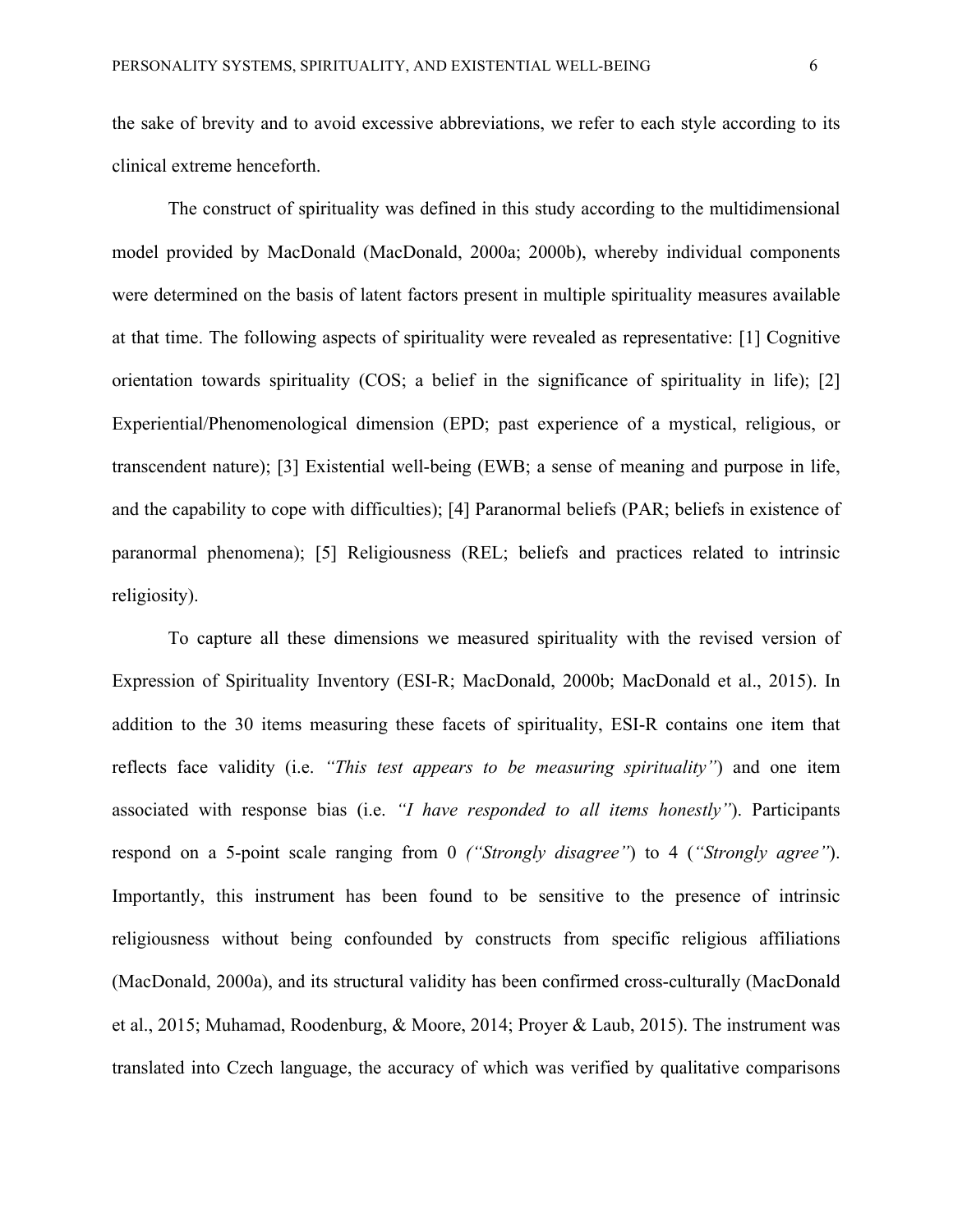with other translations (e.g. Stríženec, 2004) and excellent levels of reliability observed for all dimensions (COS:  $\alpha$  = .92; EPD:  $\alpha$  = .90; EWB:  $\alpha$  = .83; PAR:  $\alpha$  = .89; REL:  $\alpha$  = .90). The factor structure was also verified; confirmatory factor analysis (CFA) specified according to MacDonald et al. (2015; five-factor, fully correlated) provided strong evidence for acceptable fit  $(\chi^2 = 1147.29, df = 395, p < .0001; Goodness-of-fit index = .842; Comparative fit index = .909;$ Tucker-Lewis index = .900; Root mean square error of approximation = .067; 90% CI  $[0.063]$ .072]; Standardized root mean square residual  $= .063$ ). The pattern of associations between factors was also similar to those observed elsewhere (MacDonald et al., 2015; Proyer & Laub, 2015). Importantly, the EWB was not associated significantly with any of the other factors (see Figure 1 for details). On the basis of these CFA results, as well as previous research (Koenig, 2008; Migdal & MacDonald, 2013; see also de Jager Meezenbroek, et al., 2012), we dissociated EWB from other dimensions of spirituality and interpreted it separately.

#### **Statistical analyses**

To allow comparisons with existing literature, using SPSS 21 we performed pairwise Pearson correlation coefficients between the raw scores for personality styles and ESI-R dimensions. The CFA was calculated in R ([package lavaan]; Rosseel, 2012).

In order to identify subgroups of individuals with similar patterns of personality styles, we conducted Latent Profile Analysis ([LPA]; Lazarsfeld, & Henry, 1968) using M*plus 7.3* (Muthén & Muthén, 2012). This is a data-driven analytical method for classifying individuals into distinct groups on the basis of a statistical model. In contrast to cluster analysis, LPA offers the advantage of a goodness-of-fit assessment of the selected model(s). Furthermore, unlike clustering approaches, LPA provides a measure of classification accuracy not only in terms of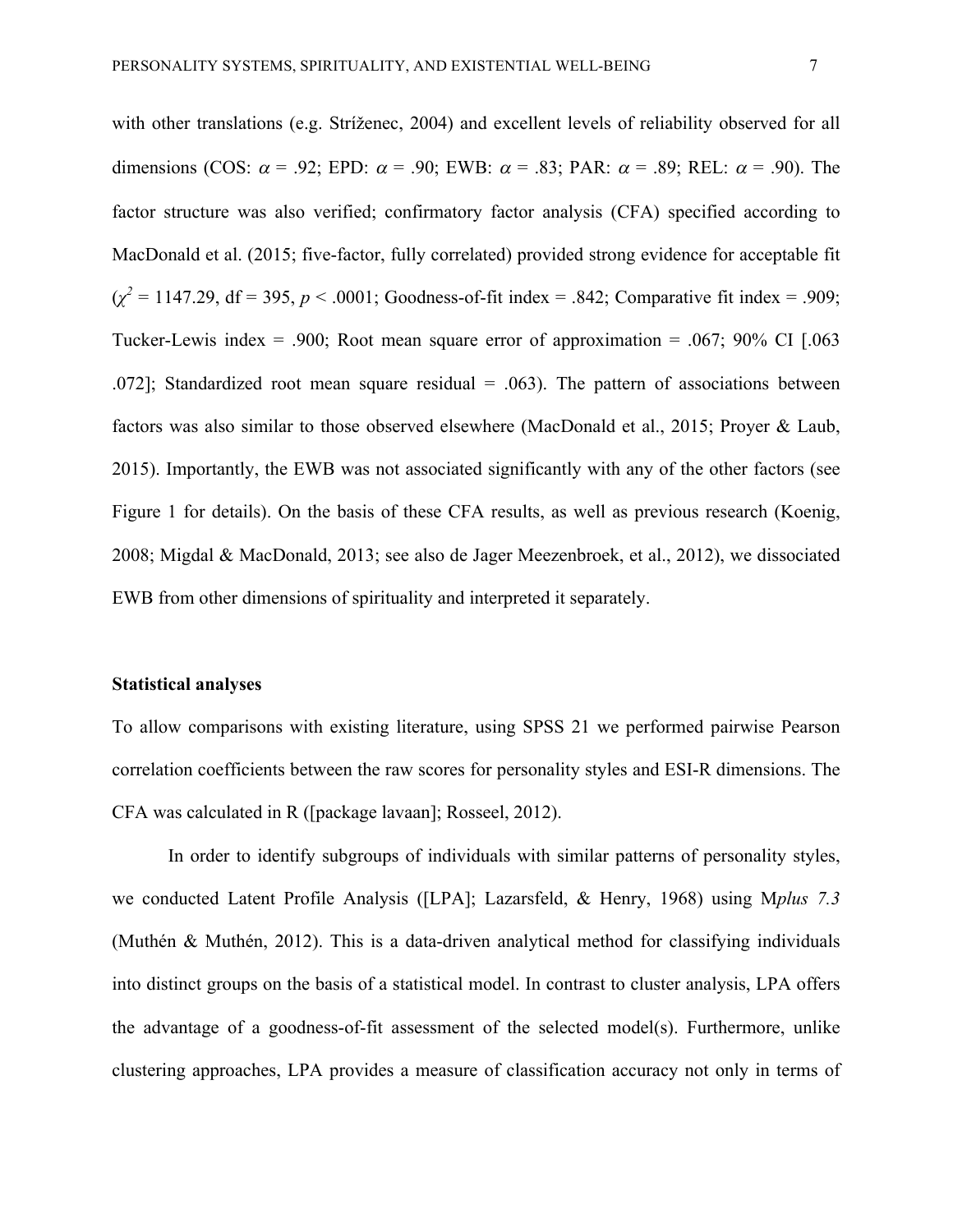entropy but also the probability of group membership for each participant. This is achieved by comparing the estimated and actual probability of an individual's membership to a particular group against the probability of their membership to all others. As such, a given individual has a probability of membership for all emerging classes.

The aim of this investigation was to identify distinct subgroups of participants based on their personality profiles, and to explore the relationships between these profiles, spirituality dimensions, and existential well-being. In order to overcome problems associated with the onestep approach (see Asparouhov & Muthén, 2014a; 2014b), a three-step LPA was employed with all ESI dimensions as distal outcome variables. Following the most recent development in this area, we opted for the  $BCH<sup>1</sup>$  method recommended for continuous distal outcomes (see Asparouhov & Muthén, 2014b; Bakk & Vermunt, 2014). Both automatic and manual versions of the BCH were calculated and their results compared (Asparouhov & Muthén, 2014b; Bakk and Vermunt, 2014). The analytical procedure was as follows: First, to identify a best-fitting model, LPA was applied using personality dimensions as indicators and models with two to six latent classes were calculated. Since adding gender into these models did not improve the fit indices significantly, and a qualitative inspection of the resulting profiles revealed only negligible differences (only 4 participants ended up in a different profile, with no differences in PSDI means), we decided to proceed with further analyses without this covariate. The best log likelihood was replicated successfully in all instances. The optimal model solution was determined on the basis of (1) the best fit indices, (2) interpretability of the solution, (3) the degree of distinctiveness between the resulting profiles, and (4) consistency with previous research on personality typology. Specifically, all models were assessed by Akaike information criteria (AIC; Akaike, 1974), Bayesian information criteria (BIC; Schwarz, 1978), sample size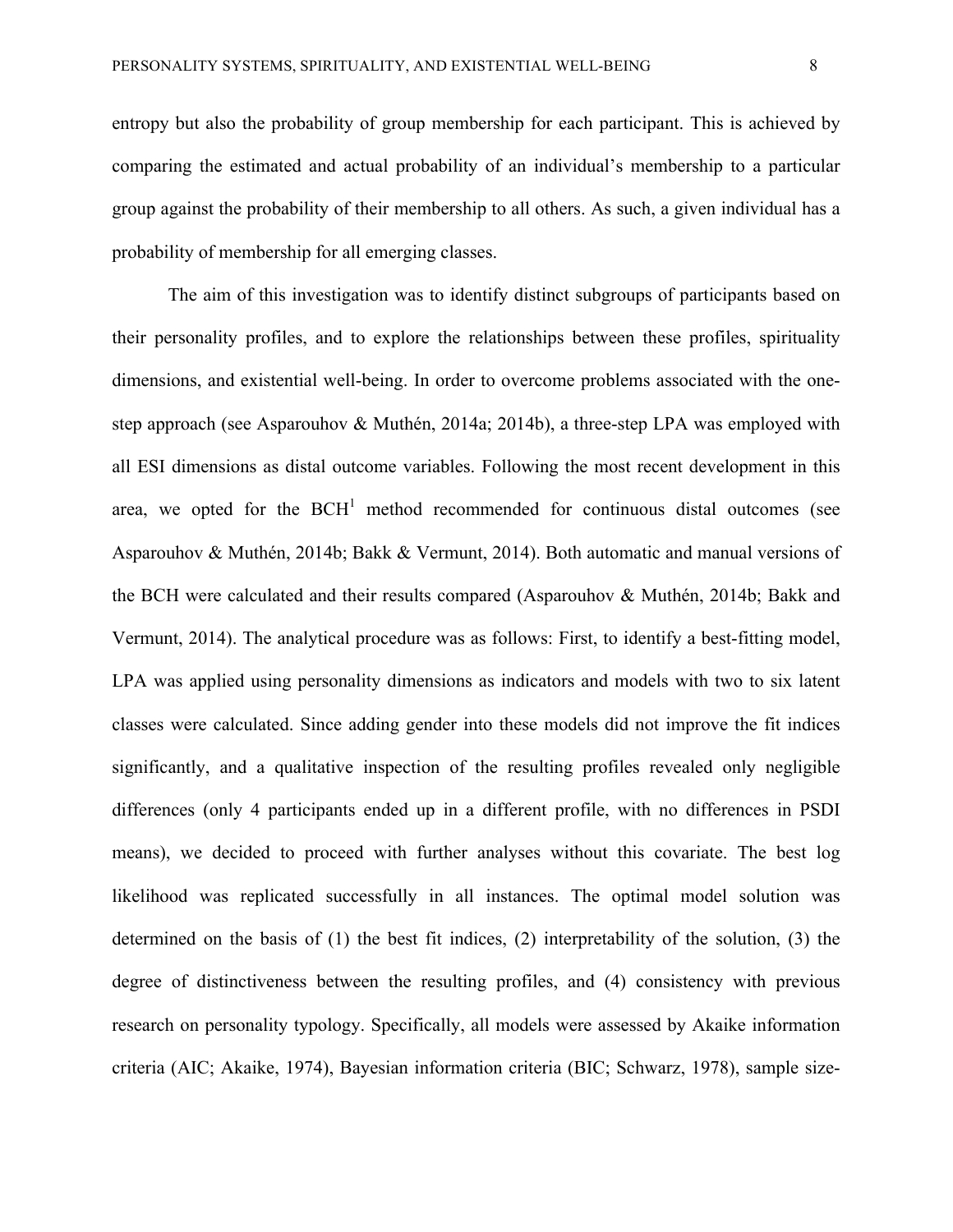adjusted BIC, the Lo-Mendell-Rubin Adjusted Likelihood Ratio Test (LMRT; Lo, Mendell, & Rubin, 2001), the Parametric Bootstrapped Likelihood Ratio Test (BLRT; Arminger, Stein & Wittenberg, 1999; McLachlan & Peel, 2000), and entropy. Table 2 presents model fit indices for each solution (lower values on descriptive indices AIC, BIC and adjusted BIC signify a better fit). The LMRT and BLRT provide information on significant improvement of neighbouring models by comparing the current *k*–profile model with *k-1*–profile model (significant *p* values indicate that the current model fitted the data better in comparison to a model with one less profile). For BLRT, 100 bootstrap samples were drawn for all models. Entropy summarizes the degree of accuracy of classifying participants into individual groups on the basis of posterior probabilities – higher values signifying higher accuracy of classification (better class separation; Ramaswamy, DeSarbo, Reibstein, & Robinson, 1993).

After selecting the optimal solution for our personality profiles, distal auxiliary variables (ESI-R dimensions) were added to the model and their relationship with the latent categorical variable was evaluated. Finally, the relationships between distinct profiles and basic demographic characteristics – such as gender and age – were examined using non-parametric statistics with SPSS 21.

#### **Results**

#### **Preliminary analyses**

We removed from the analyses all participants who reported not being honest in their answers (n = 7), as indicated by their response to the ESI item "*I have responded to all items honestly*". An inspection of the item indicating face validity showed that  $10.6\%$  of the sample (n = 45) disagreed with the statement that the instrument measures spirituality (mean  $= 2.74$ , SD  $= 1.01$ ).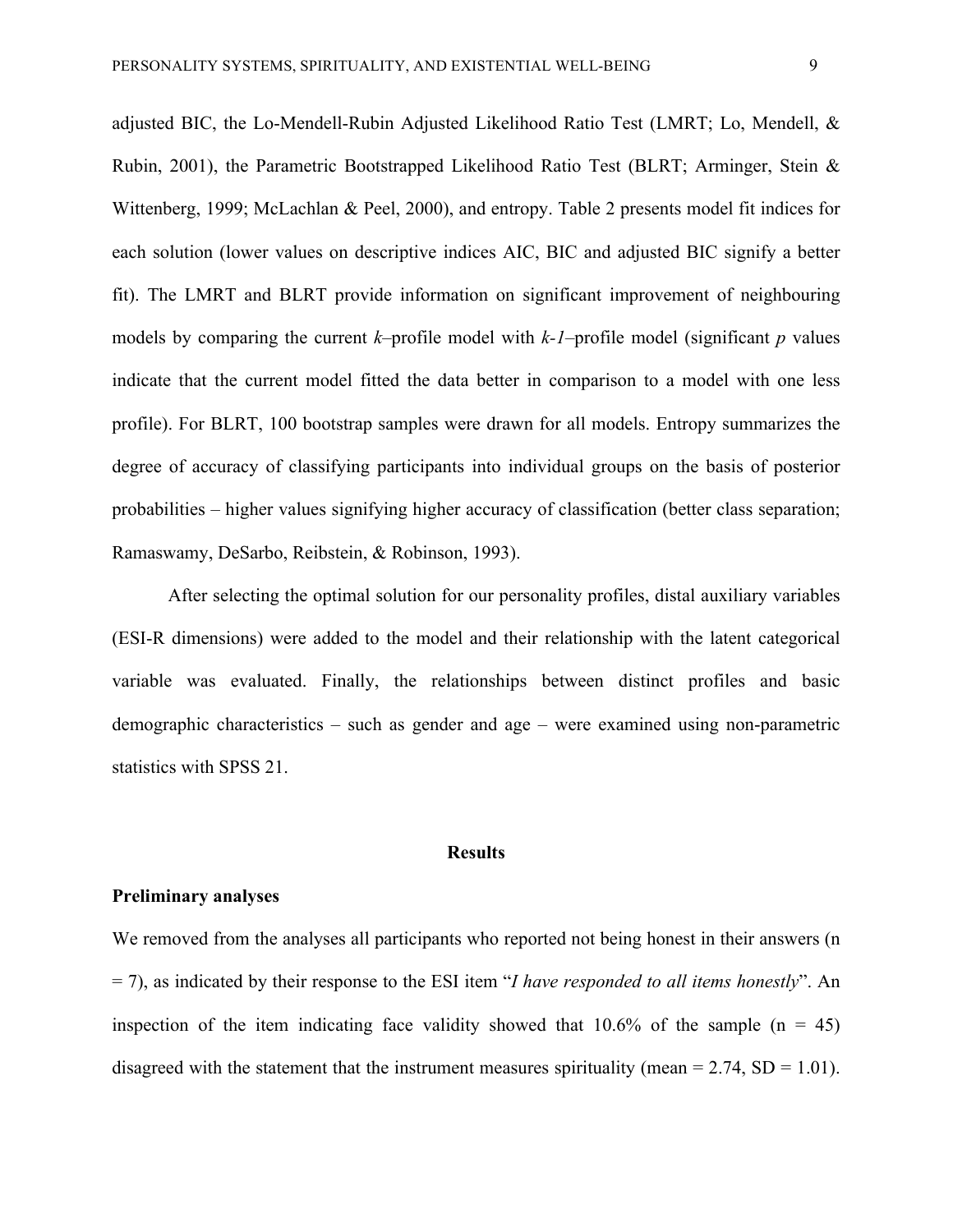This ratio is similar to that reported elsewhere in a sample from neighbouring Slovakia (MacDonald et al., 2015).

Results from the correlational analysis are presented in Table 1, illustrating patterns of significant associations between individual personality styles and ESI-R dimensions. Associations were unidirectional primarily; for instance the rhapsodic style is correlated positively to all ESI-R dimensions, while the paranoid style is correlated negatively with the majority.

The most reliable association between personality styles was found for EWB. More importantly, however, the direction of these correlations with EWB differentiated between styles – while some displayed positive associations (i.e. rhapsodic and histrionic), others were related negatively to EWB (i.e. avoidant, negativistic, borderline, and depressive). Furthermore, although the schizotypal personality style demonstrated the strongest overall relationship with other ESI-R dimensions, it revealed no correlation with EWB.

#### **Identification and description of personality profiles**

All fit indices (see Table 2) suggested that the three-class solution was optimal and the groups of participants comprising these profiles present qualitatively distinct personality profiles. Classification accuracy for this solution is presented in Table 3. Importantly, the diagonal values present the high probability (.90 and above) that all participants were assigned to their respective profiles correctly.

Latent profile #1 comprised 147 participants (34.7% of the sample) with predominantly average ratings on all styles, but slightly decreased levels of dependent and borderline styles. Since this profile appears to utilise a variety of personality styles, we refer to it as the *Flexible*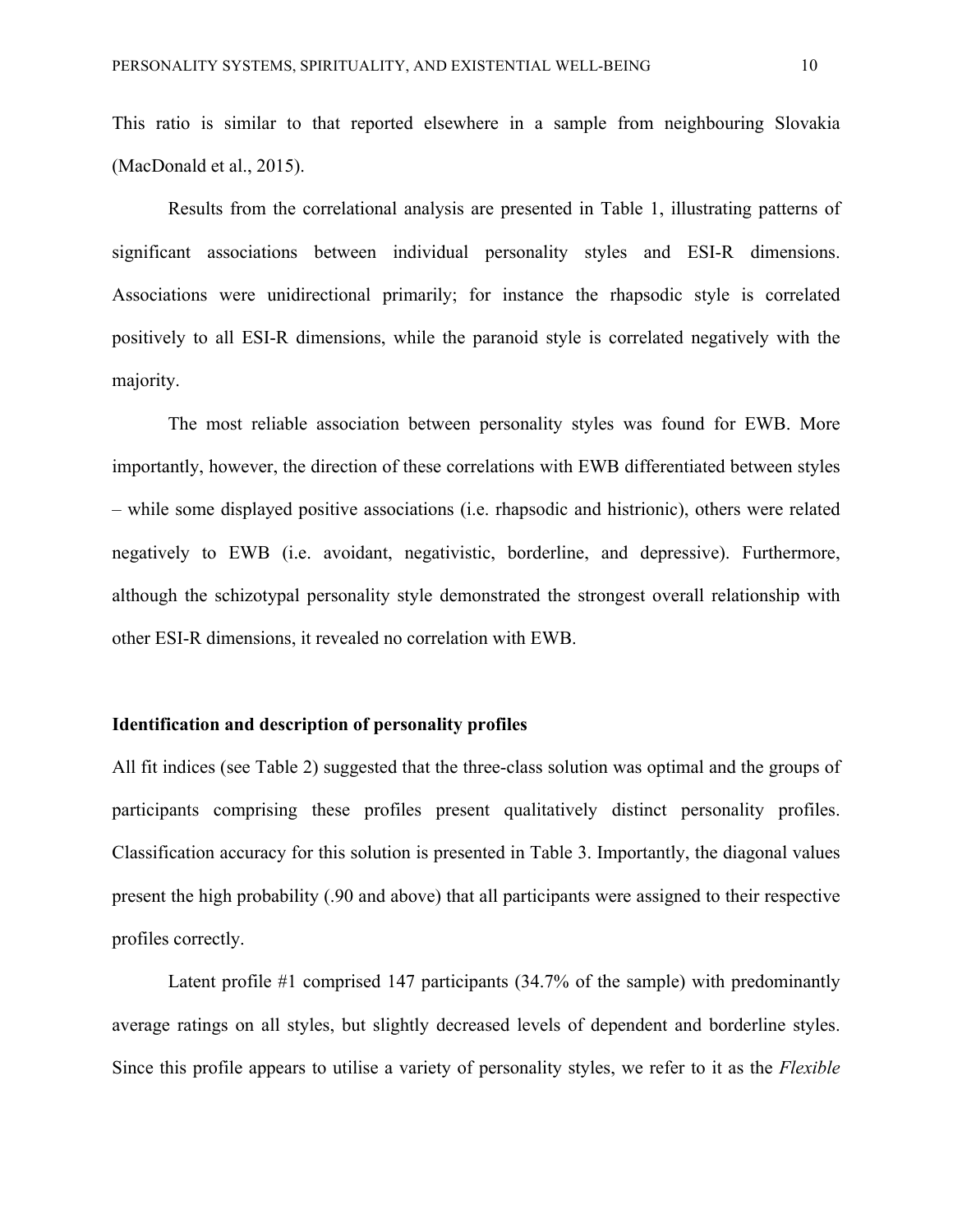profile. Latent profile #2 comprised 126 participants (29.7%) characterised by considerably elevated scores in rhapsodic, histrionic, and schizotypal styles, and very low scores on schizoid and depressive styles. This profile appears to be sensitive particularly to positive affect and prone to using an intuitive mode of information processing, and so we refer to this style as *Intuitive<sup>2</sup>* . Latent profile #3 encompassed 151 participants (35.6%) scoring high on depressive, avoidant, borderline, and negativistic personality styles, and very low on rhapsodic and histrionic styles. With the exception of the borderline style, which is sensitive to positive affect, these individuals report a strong tendency towards inhibiting positive affect and a heightened sensitivity to negative affect. According to PSI theory, this reflects reduced access to intuitive programs and a preference for an analytical mode of information processing. Accordingly, we refer to this as the *Analytical* profile. Interestingly, *Intuitive* and *Analytical* groups also demonstrated the strongest preference for selected groups of personality styles, indicative of decreased flexibility in response to changing environments.

#### **Personality profiles, spirituality dimensions and existential well-being**

When examining the relationship between latent profiles and distal outcomes, the results revealed that all individual profiles differentiated significantly with respect to all ESI-R dimensions (COS:  $\chi^2(2) = 42.82$ ,  $p < .001$ ; EPD:  $\chi^2(2) = 48.93$ ,  $p < .001$ ; EWB:  $\chi^2(2) = 296.11$ ,  $p$ < .001; PAR:  $\chi^2(2) = 46.51$ ,  $p < .001$ ; REL:  $\chi^2(2) = 24.68$ ,  $p < .001$ , see Figure 2). Individual contrasts between the profiles, however, show that the difference between *Flexible* and *Intuitive* profile did not reach significance for EWB ( $p = .09$ ).

The three profiles produced a unique pattern of results: While participants in *Intuitive* and *Analytical* profiles demonstrated a contrasting relationship with respect to all distal outcomes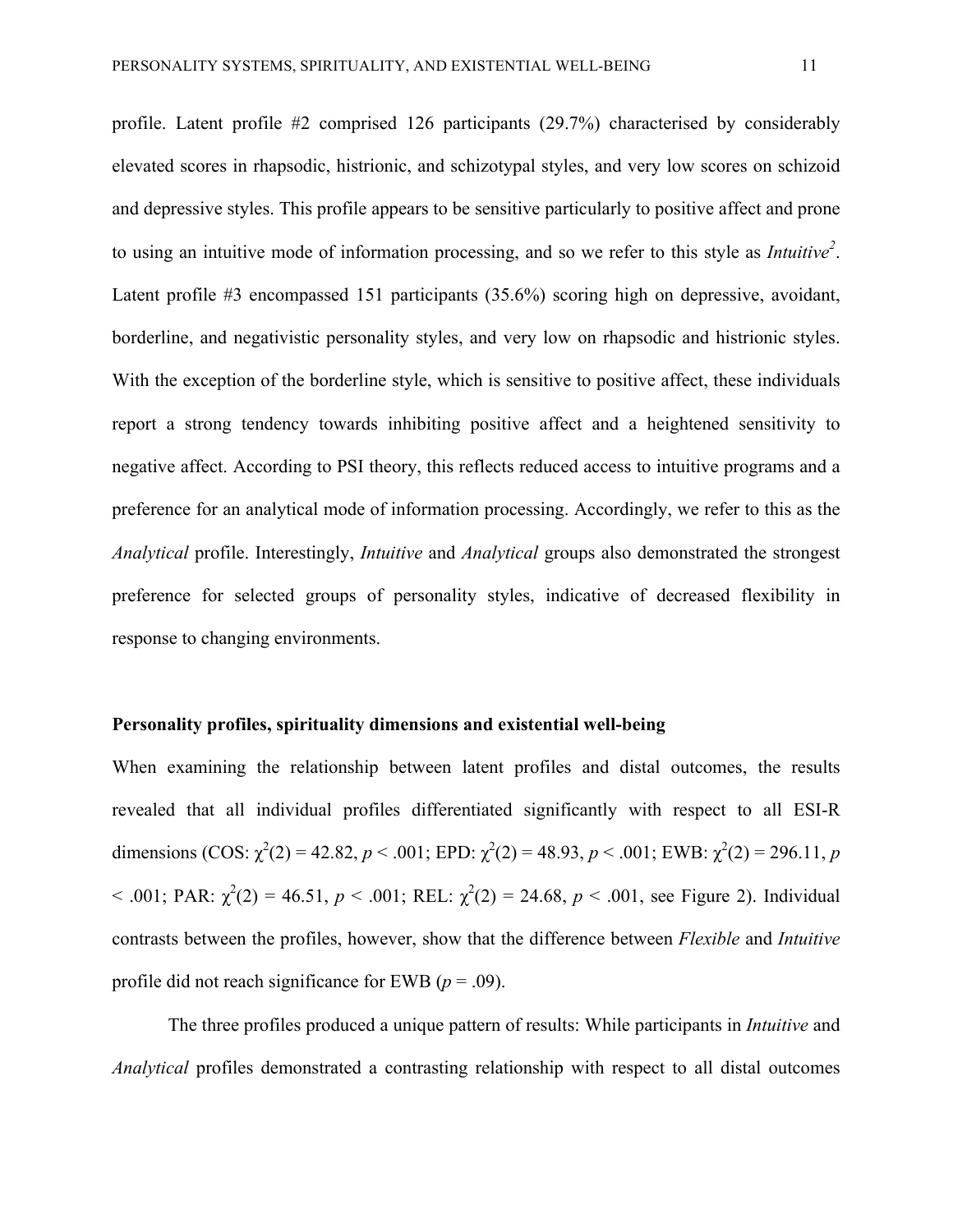(high vs. low spirituality and EWB, respectively), the *Flexible* group revealed a pattern similar to that of the *Analytical* profile with low scores on all dimensions (an exception is EWB, where the *Flexible* participants scored comparably to the *Intuitive* group). For summary of mean ESI-R scores for each profile, see Table 4.

#### **Demographic information**

In a final step of analysis the resulting personality profiles were compared according to basic demographic characteristics, using Pearson chi square, Kruskal-Wallis, and Mann-Whitney tests as appropriate. Multiple comparisons were corrected with the Bonferroni method. These analyses revealed differences between the profiles with respect to gender  $(\chi^2(2) = 8.82, p = .012)$ , age  $(\chi^2(2) = 14.45, p < .001)$ , completed education level  $(\chi^2(2) = 18.00, p < .001)$ , and reported general religious belief  $(\chi^2(2) = 15.34, p < .001)$ . Follow-up analyses showed that gender differences were accounted for mainly by a significantly higher proportion of females in the *Intuitive* compared with the *Flexible* profile, with an almost even male-female ratio in the latter  $(\chi^2(1) = 7.83, p = .005)$ . Gender differences between *Analytical* and *Flexible* groups failed to reach significance after multiple-comparison correction. The differences with respect to age as well as completed education were significant when contrasting the *Flexible* profile with both *Intuitive* (age: *U* = 7581, Z = -2.61, *p* = .009, r = -.16; education: *U* = 7288, Z = -3.64, *p* < .001, r  $=$  -.22) and *Analytical* (age:  $U = 8386$ ,  $Z = -3.68$ ,  $p < .001$ ,  $r = -0.21$ ; education:  $U = 8978$ ,  $Z = -0.21$ ; 3.42,  $p = .001$ ,  $r = -.20$ ), although the effect sizes were rather modest. Participants comprising the *Flexible* group were both older and reported a higher level of completed education relative to the rest of the sample. Reported general religious belief, on the other hand, differed between *Intuitive* individuals and those in both the *Flexible* and *Analytical* profiles ( $U = 6937$ ,  $Z = -3.71$ , *p*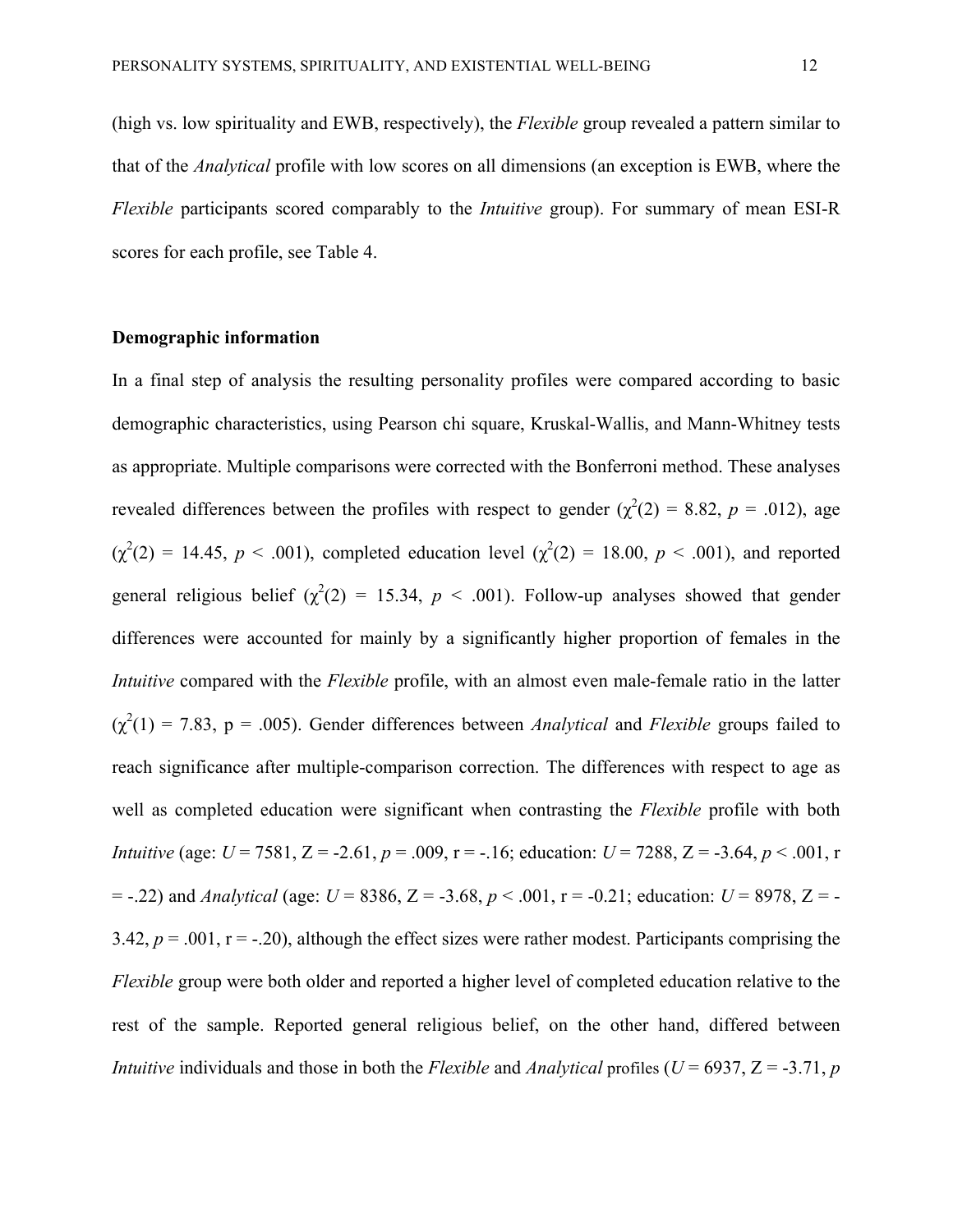$< .001$ ,  $r = -.22$ ;  $U = 7938$ ,  $Z = -2.45$ ,  $p = .014$ ,  $r = -.15$ , respectively), with the latter two groups reporting weaker religious belief. This corresponds with findings from our previous analyses.

#### **Discussion**

The aim of this study was to explore in a non-clinical sample how personality profiles are associated with spirituality and existential well-being. To this end we employed a personality instrument focused on the interplay among affective and cognitive systems that underlie an individual's personality style. More importantly, this is the first investigation in this area conducted from a person-centred perspective, allowing us to explore associations with different personality profiles identified in our sample.

The first important outcome of our study is the identification of the three personality profiles, which we label *Flexible*, *Intuitive,* and *Analytical*. While the *Analytical* and *Intuitive* profiles demonstrate a strong preference for a specific selection of personality styles (and corresponding information-processing modes), the *Flexible* profile indicated a more diverse pattern. Interestingly, profiles emerging from our analyses resemble closely the "prototypes" identified in previous personality research (Block, 2002; see also Donnellan & Robins 2010): Our *Analytical* group, comprising reserved, pragmatic, and highly organized individuals, appears analogous to the Overcontrolled prototype, while our *Intuitive* group of spontaneous, impulsive, enthusiastic and less emotionally stable individuals resemble the Undercontrolled prototype. Further, both profiles can be regarded as less resilient (i.e. more inflexible) due to the strong preference they show for personality styles that would be situated on opposite ends of the egocontrol dimension (see Block, 2002). Conversely, our *Flexible* profile matches the Resilient prototype characterised by moderate ego-control and high ego-resilience. Owing to their large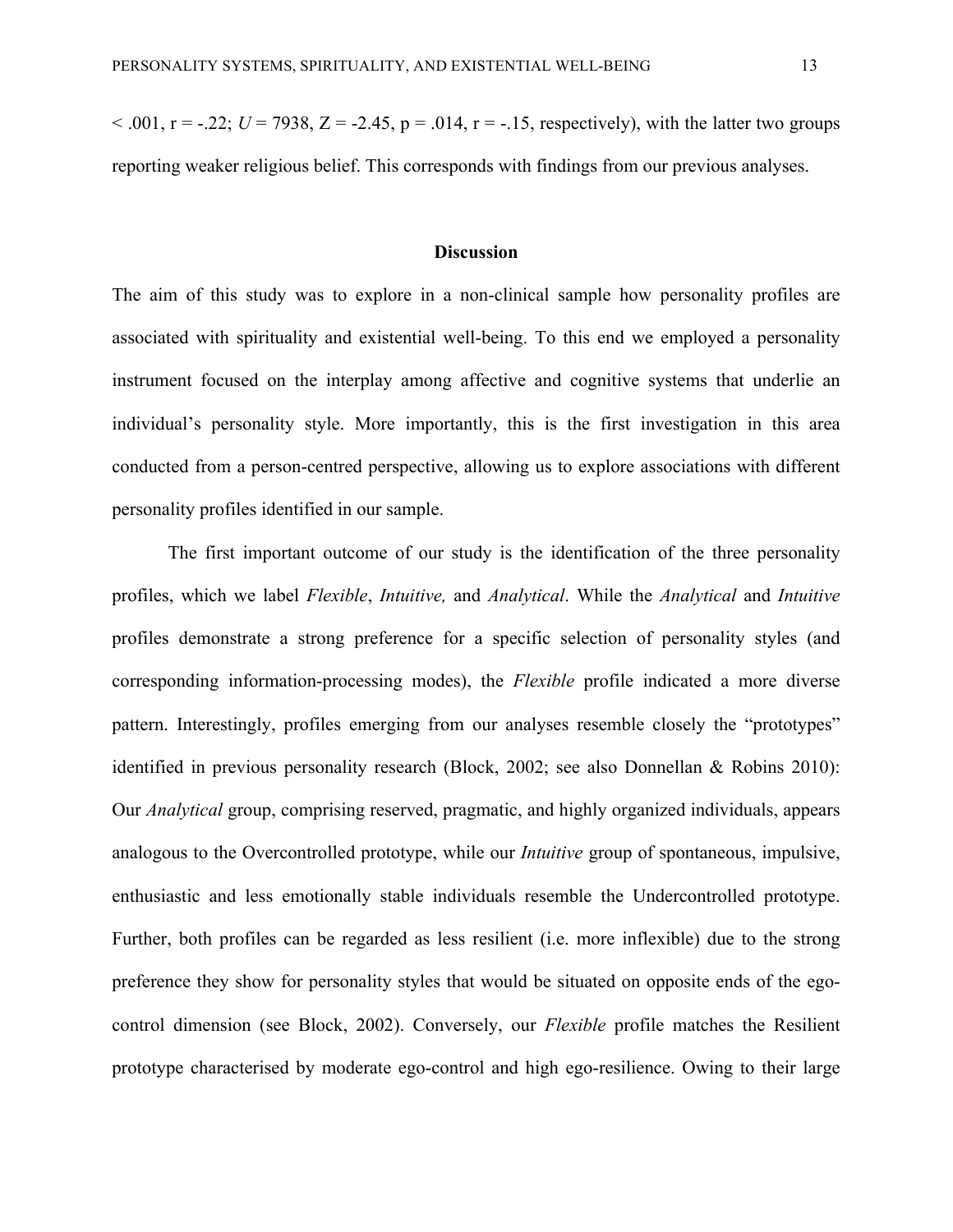repertoire, the individuals comprising this profile may demonstrate better adjustment to various situations by selecting the most appropriate styles for a given context (Block, 2002; Kuhl  $\&$ Kazén, 2002). Importantly, *Flexible* individuals were generally older, with higher completed education relative to participants from *Intuitive* and *Analytical* subgroups. Further, it is worth noting that participants included in the *Intuitive* profile consisted of significantly larger amount of females than males, in contrast to the *Flexible* profile where the gender distribution was fairly even.

The second main outcome is that the revealed profiles are differentiated clearly with respect to EWB and spirituality dimensions. Our *Intuitive* group scored high on all aspects of spirituality and EWB. From the perspective of PSI, this profile can be characterized by high sensitivity to positive affect and a consequential overuse of intuitive programs (e.g., emotion contagion) at the expense of planning and analytical thinking strategies (see Kuhl, 2000a). Although high EWB was reported by these individuals, their preference for a narrower repertoire of personality styles could constrain their adjustment to various situations. A recent study has reported a negative association between EWB and empathy, and a lack of significant relationship between EWB and altruism (Huber & MacDonald, 2012). Together with an association between EWB, social desirability, and self-deceptive enhancement (MacDonald, 2000a), we can speculate that this apparent contradiction (high EWB in presumably less flexible individuals) could result partly from avoidance of negative affect; specifically, *Intuitive* individuals might be motivated to avoid stressors or suffering in order to preserve their self-perception of efficacy and well-being (Huber & MacDonald, 2012). Inhibiting negative affect by boosting positive affect and not actively coping with painful experience, coupled with an inability to perceive the negative aspects of a situation related to the self, might be efficient in low-stress but not high-stress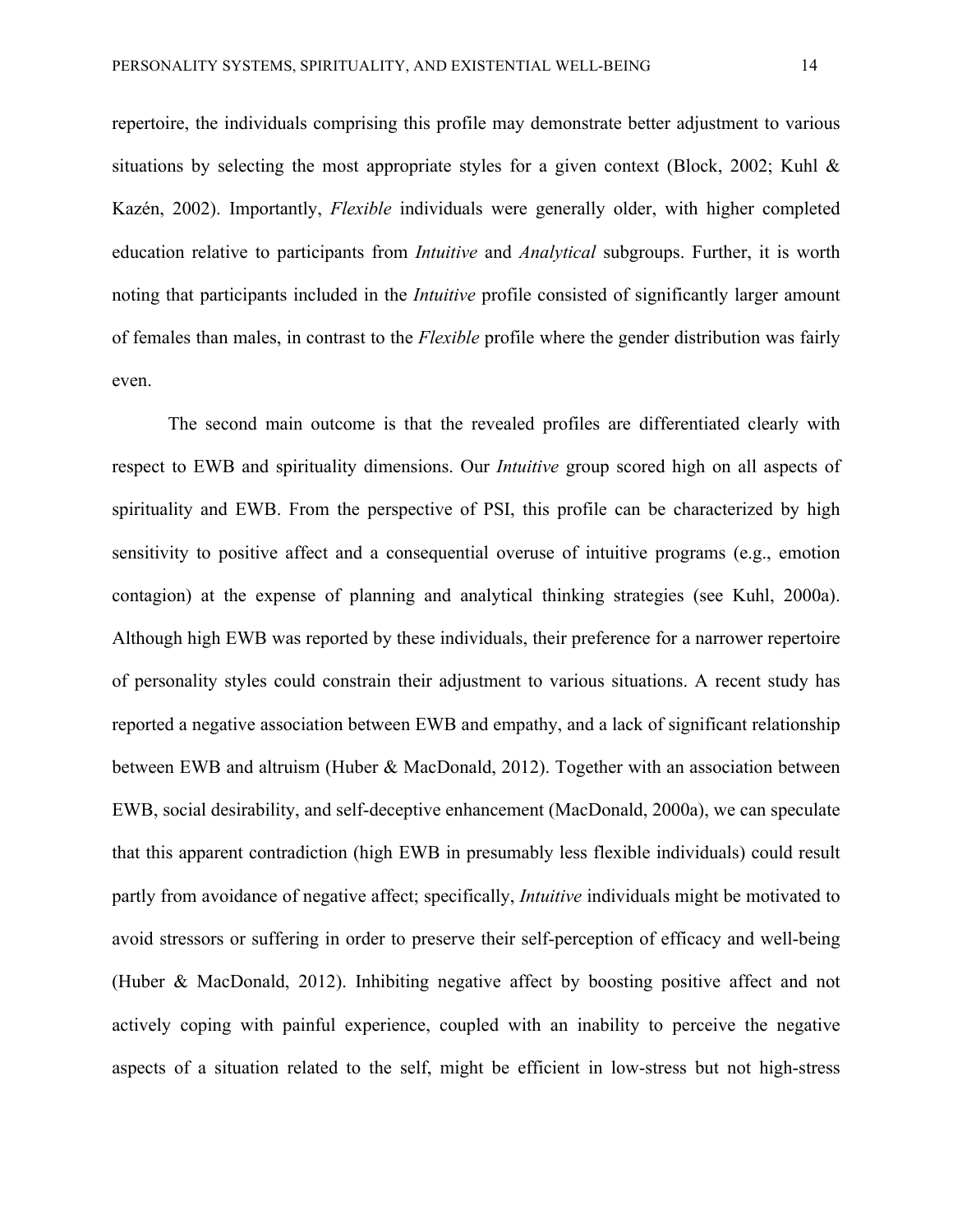contexts (Kuhl, 2000a), and could be even maladaptive at times (see Labouvie-Vief & Márquez, 2004).

Our findings of associations between intuitive processing, positive affect, and spirituality or religiosity are in line with previous findings in this area: Behavioural indices such as online use of language indicate more positive emotions and better social connections experienced by religious relative to non-religious individuals (Ritter, Preston, & Hernandez, 2013); and Saroglou, Buxant, and Tilquin (2008) report a causal link between positive emotions and spirituality (see also Van Cappellen, Saroglou, Iweins, Piovesana, & Fredrickson, 2013). This relationship was also suggested in the opposite direction – spiritual and religious practices, such as meditation and prayer, have been proposed to foster implicit self-regulation (related to an intuitive cognitive style) in people with intrinsic religiosity (see Koole, McCullough, Kuhl, & Roelofsma, 2010; McCullough & Willoughby, 2009). The general effects of positive affectivity on social interactions and cognition are well-documented: positive affect facilitates social interactions and flexibility in cognitive processing (Baumann & Kuhl, 2005; Kuhl, 2000a; Broaden-and-build theory, Fredrickson, 2001; 2004; see also Bolte, Goschke, & Kuhl, 2003). Taken together, we suggest that individuals who rely predominantly on intuitive information processing can be characterised as more open to new experience, curious and creative; and by ascribing meaning to stimuli regarded as meaningless by others (see also Kuhl & Kazén, 2002) these individuals are predisposed to become spiritual. Accordingly, owing to these very same personality characteristics and processing styles, such individuals might have a stronger tendency to engage in spiritual and/or religious practices that might, in turn, serve to elevate their wellbeing (for a related discussion see Schuurmans-Stekhoven, 2010; Van Cappellen, Toth-Gauthier, Saroglou, & Fredrickson, 2016).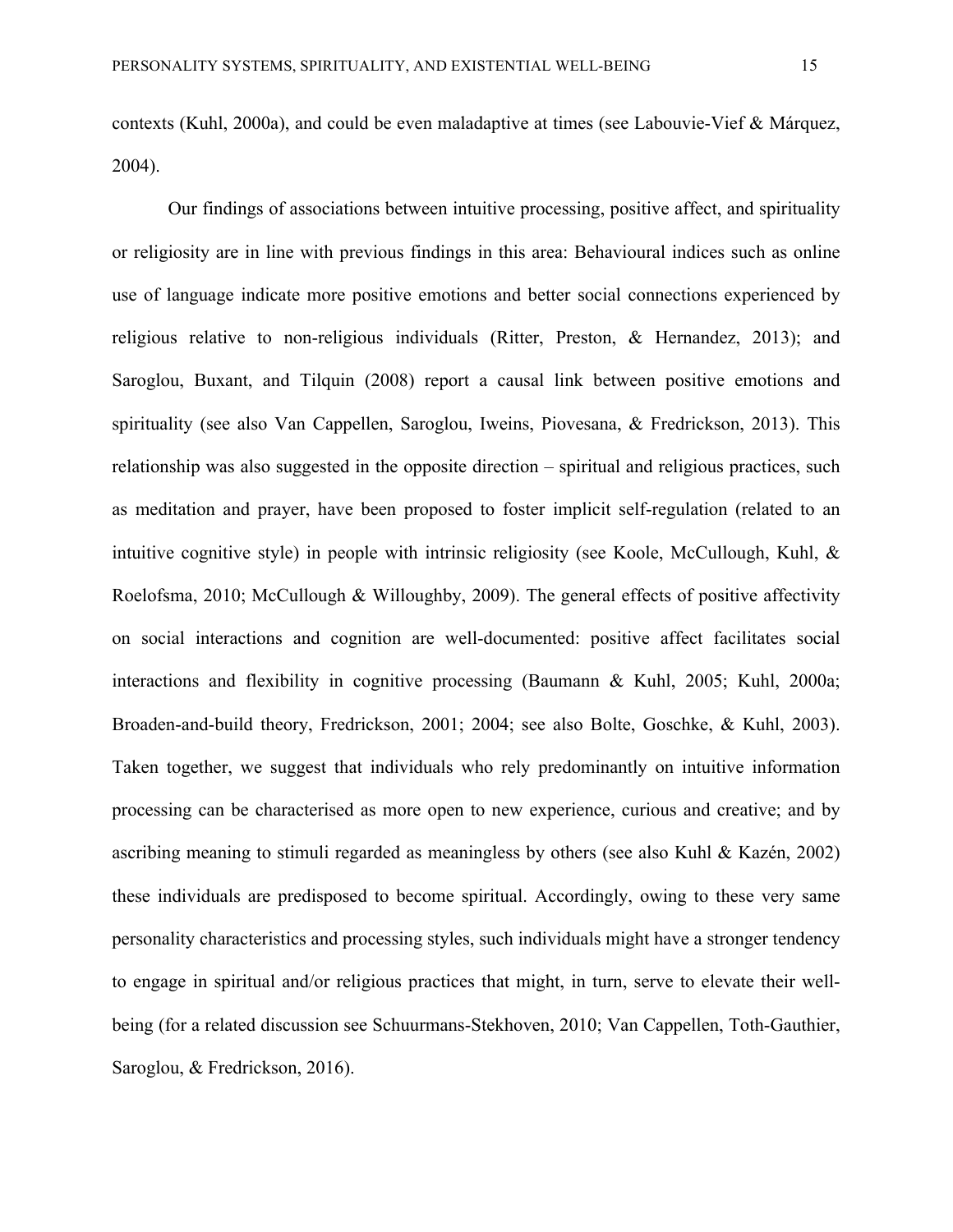In contrast to the *Intuitive* profile, our *Analytical* group is characterised mostly by styles sensitive to negative affect and a stronger preference for analytical processing, and individuals comprising this profile reported low spirituality, religiosity, and very low existential well-being. Again, this relationship between a tendency towards analytical processing and low spirituality and religiosity converges with recent experimental evidence; a negative association is reported between an analytical cognitive style and religious and paranormal belief (Gervais & Norenzayan, 2012; Pennycook, Cheyne, Seli, Koehler, & Fugelsang, 2012; Shenhav et al., 2012).

Third, our data support previous evidence that EWB might operate independently of other spirituality dimensions (Koenig, 2008; Migdal & MacDonald, 2013; de Jager Meezenbroek, et al., 2012); although it parallels other ESI-R dimensions for both personality profiles with decreased flexibility (*Analytical* and *Intuitive*), it occurs inversely for individuals who utilise a wider selection of personality styles. Although individuals in the *Flexible* group reported high level of EWB, this was not true for other spirituality dimensions. In other words, lower reported spirituality does not always lead to lower existential well-being.

Using a variable-centred approach, our data demonstrate that individual ESI-R dimensions are related differentially to personality styles; while styles characterised by a preference for analytical processing displayed rather weak and mostly negative associations, those prone to intuitive processing were correlated positively. This complements our data-driven analyses as well as previous literature (Browne et al., 2014; Gervais & Norenzayan, 2012; Pennycook et al., 2014; Shenhav et al., 2012). Further, the independence of EWB is evidenced by its diverging relationship with personality in contrast with other dimensions. All this is in agreement with past research and reflects qualitative differences between constructs of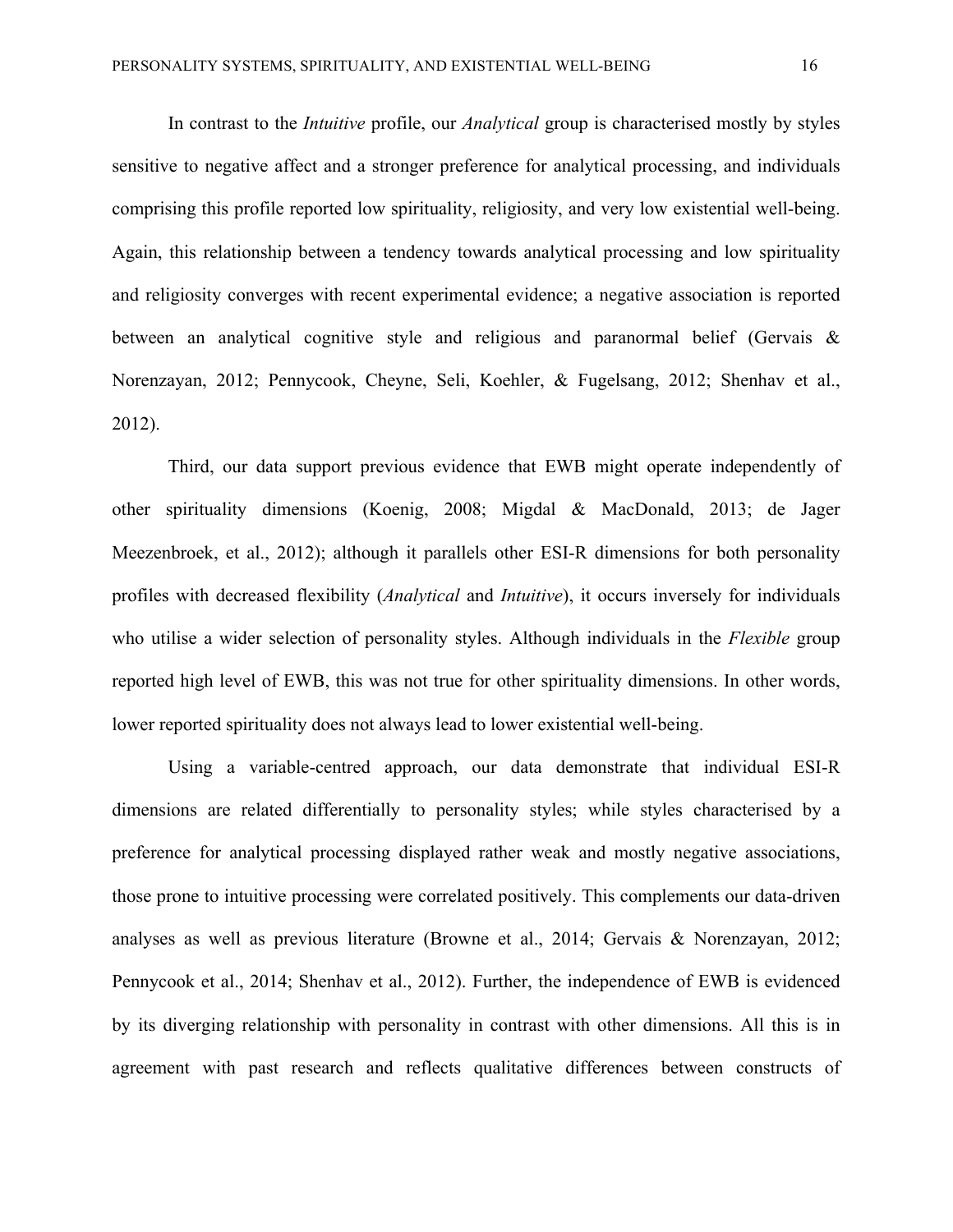spirituality and personality (MacDonald, 2009; Piedmont & Wilkins, 2005; Říčan & Jánošová, 2010).

It is important to stress that our sample comprised Czech participants, and it has long been known that the Czech Republic is the least traditionally religious country in Europe (e.g., WIN-Gallup International, 2012). Given this specific cultural background, our results might not be replicated in countries with a strong religious tradition such as US (see also Leurent et al., 2013). The low percentage of Czech citizens reporting themselves as religious in official surveys might be due to subjective definitions of religiousness according to specific church/denomination affiliations, rather than to spirituality in its wider sense or general religious belief in the existence of a higher power. Importantly, however, the instrument we employed in the present study has been shown to be sensitive to intrinsic religiousness regardless of specific religious affiliation (e.g., MacDonald, 2000a), and so we are confident that our findings are valid. Furthermore, results from ESI-R corresponded to those acquired from the item measuring general religious belief. On the other hand, ESI-R has been found to exhibit cross-cultural variability in terms of measurement invariance (e.g. MacDonald, 2015). It is necessary, therefore, to assess whether the relationships we have revealed between personality styles and spirituality exist in other cultures with stronger religious tendencies.

Another potential limitation of our study is the degree of generalizability of our results due to the specific characteristics of our sample (e.g., age range, prevailing education level, or computer literacy). Future studies in our region should determine whether our findings apply also to other populations, such as older adults or those with lower education levels. Lastly, some researchers question the validity of research conducted online. Recent evidence, however, indicates that this method of data collection leads to equivalent results when compared with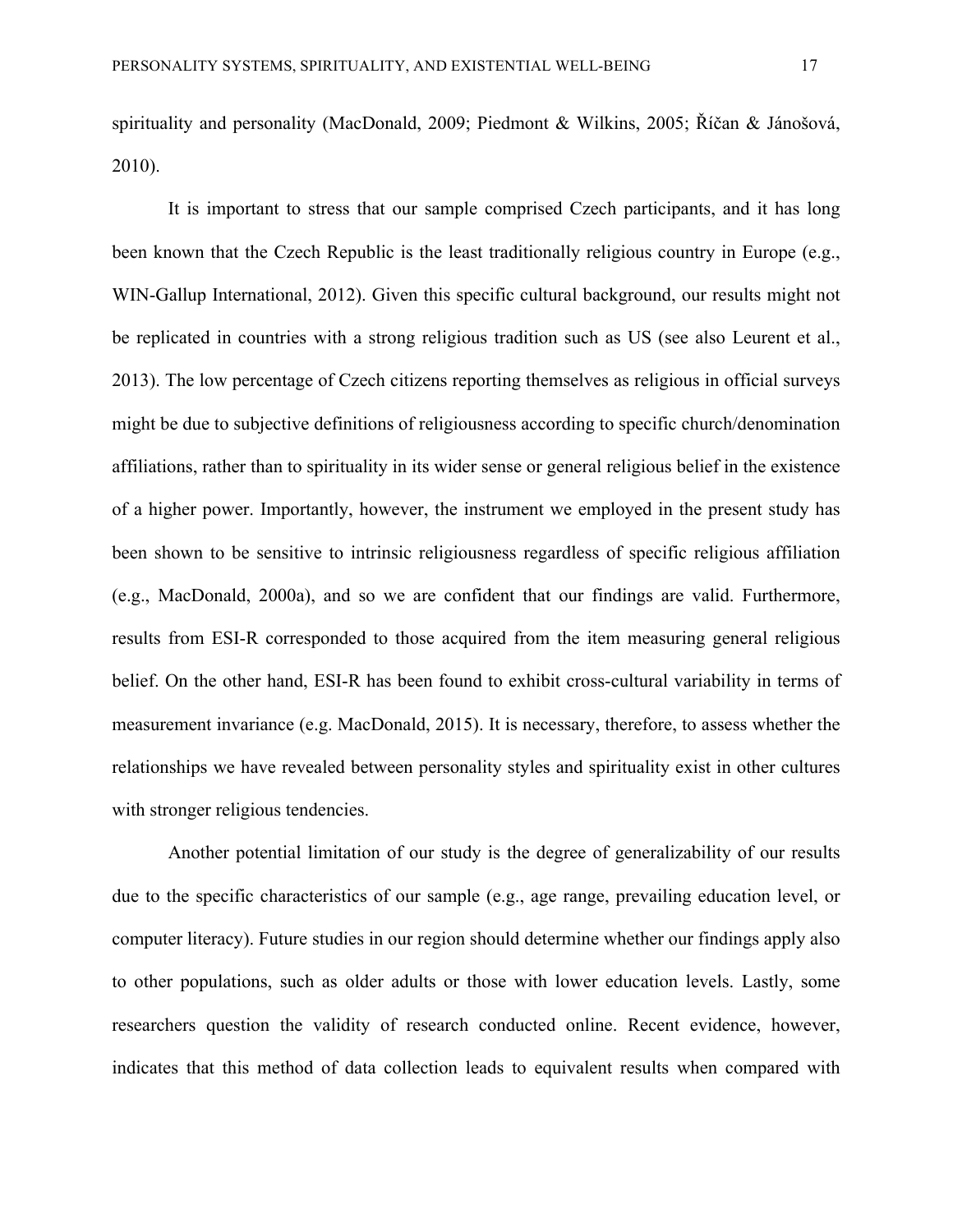standard modes of administration (e.g., computer administration in the lab) in terms of social desirability and self-report measures in general (e.g., Dodou & Winter, 2014; Weigold, Weigold, & Russell, 2013).

#### **Conclusions**

This study shows that the relationship between spirituality dimensions and existential well-being is not as straightforward as many previous experiments claim. This relationship differs across personality profiles, and is likely to be mediated by complex functional interactions and dependencies between affective and cognitive systems. Using a novel person-centred approach we have revealed three profiles that boast strong theoretical meaning (Kuhl, 2000a, 2006) and are related closely to other personality typologies (Asendorpf, 2015; Block, 2002; Donnellan & Robins, 2010). In agreement with previous research, our results imply that people with certain affective dispositions and preferences for corresponding forms of information processing are more likely to be spiritual and/or religious; individuals sensitive to positive affect who express a strong tendency for intuitive processing are likely to engage in practices associated with spirituality or religion. High existential well-being is not exclusive to this profile, however, as evidenced in our *Flexible* profile. In summary, personality exerts an important influence in any salutogenic effects from spirituality or religiosity.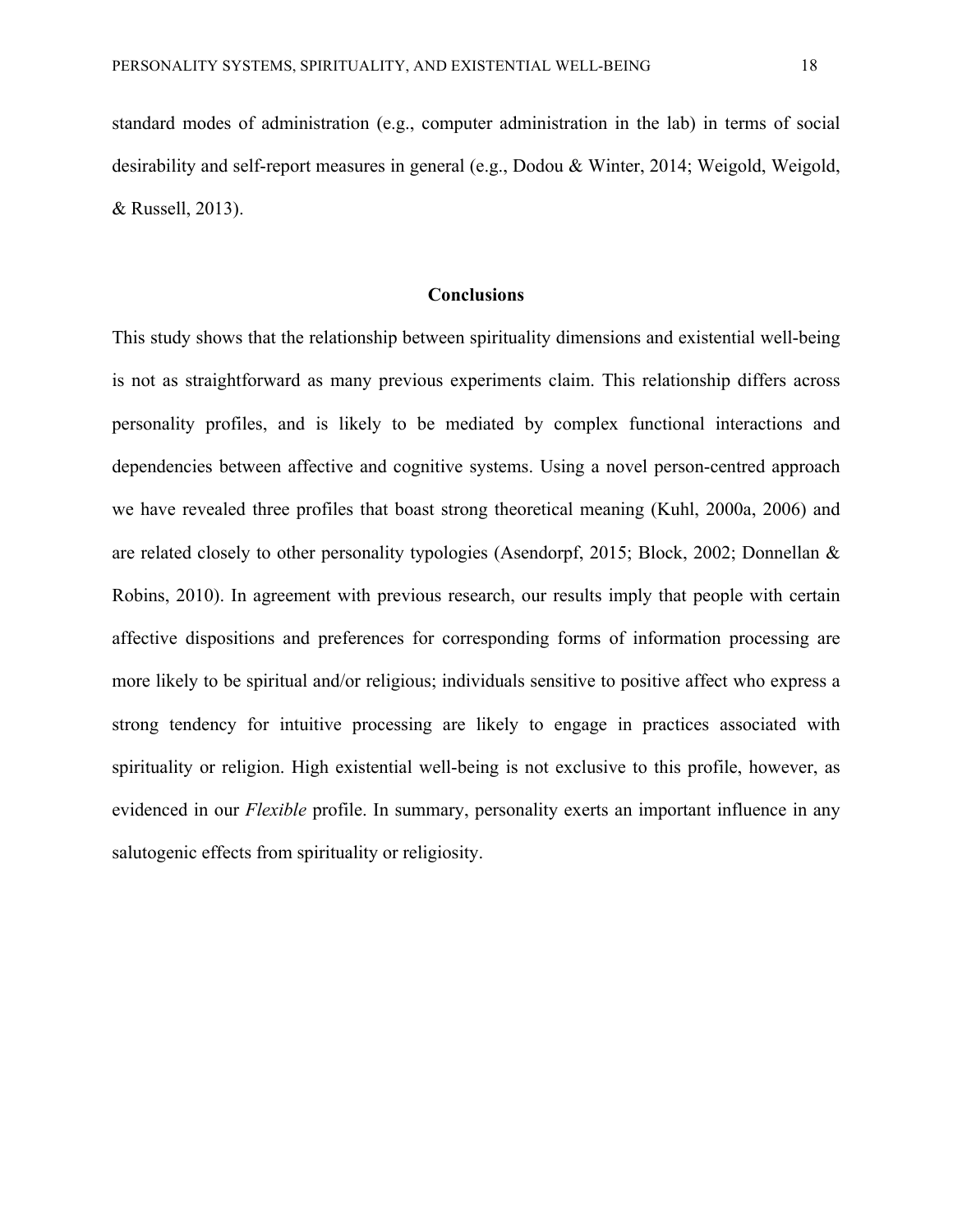## **Footnotes**

<sup>1</sup>The acronym "BCH" reflects the names of the authors whose work served as an inspiration for development of this method (Bolck, Croon, & Hagenaars, 2004).

<sup>2</sup>Intuitive and analytical processing modes correspond approximately to Kahneman's System 1 (fast, parallel, and automatic) and System 2 (slow, serial, and effortful) of thinking modes (see Kahneman, 2011).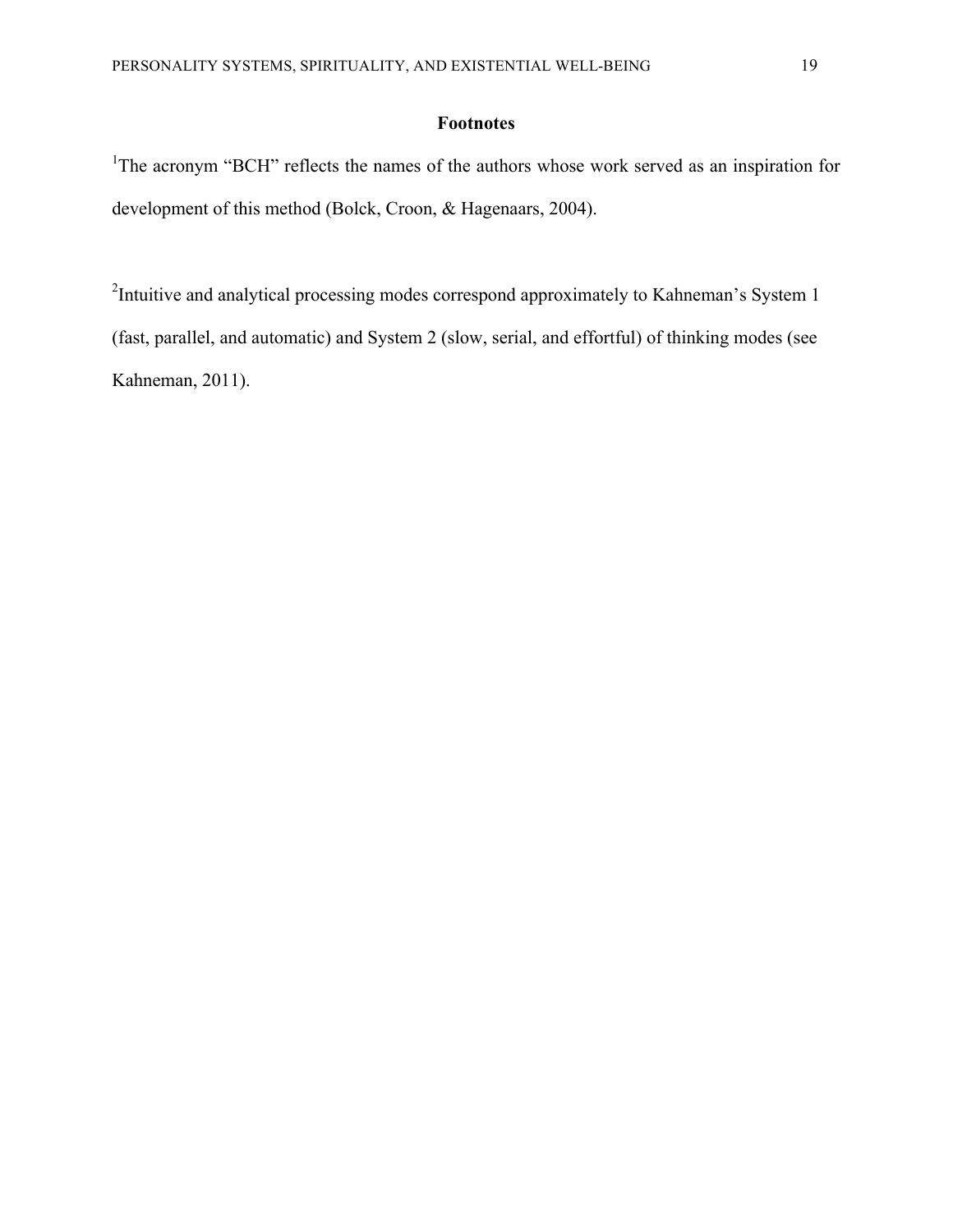#### **References**

- Akaike, H. (1974). A new look at the statistical model identification. *Automatic Control, IEEE Transactions on*, *19*(6), 716-723. doi: 10.1109/TAC.1974.1100705
- Alessandri, G., Vecchione, M., Donnellan, B. M., Eisenberg, N., Caprara, G. V., & Cieciuch, J. (2014). On the cross-cultural replicability of the resilient, undercontrolled, and overcontrolled personality types. *Journal of personality, 82*(4), 340-353. doi: 10.1111/jopy.12065
- American Psychiatric Association (2000). *Diagnostic and Statistical Manual of Mental Disorders*, Fourth Edition, Text Revision (DSM-IV-TR). Washington, DC: American Psychiatric Association.
- Anand, V., Jones, J., & Gill, P. S. (2015). The Relationship Between Spirituality, Health and Life Satisfaction of Undergraduate Students in the UK: An Online Questionnaire Study. *Journal of religion and health, 54*(1), 160-172. doi: 10.1007/s10943-013-9792-0
- Arminger, G., Stein, P., & Wittenberg, J. (1999). Mixtures of conditional mean-and covariancestructure models. *Psychometrika, 64*(4), 475-494. doi: 10.1007/BF02294568
- Asendorpf, J. B. (2015). Person-centered approaches to personality. In M. L. Cooper & R.J. Larsen (Eds.), *Handbook of personality and social psychology*. Vol. 4: Personality processes and individual differences (pp. 403-424). Washington, DC: American Psychological Association.
- Asparouhov, T., & Muthén, B. (2014a). Auxiliary variables in mixture modelling: Three-step approaches using Mplus. *Structural Equation Modeling: A Multidisciplinary Journal, 21*(3), 329-341. doi: 10.1080/10705511.2014.915181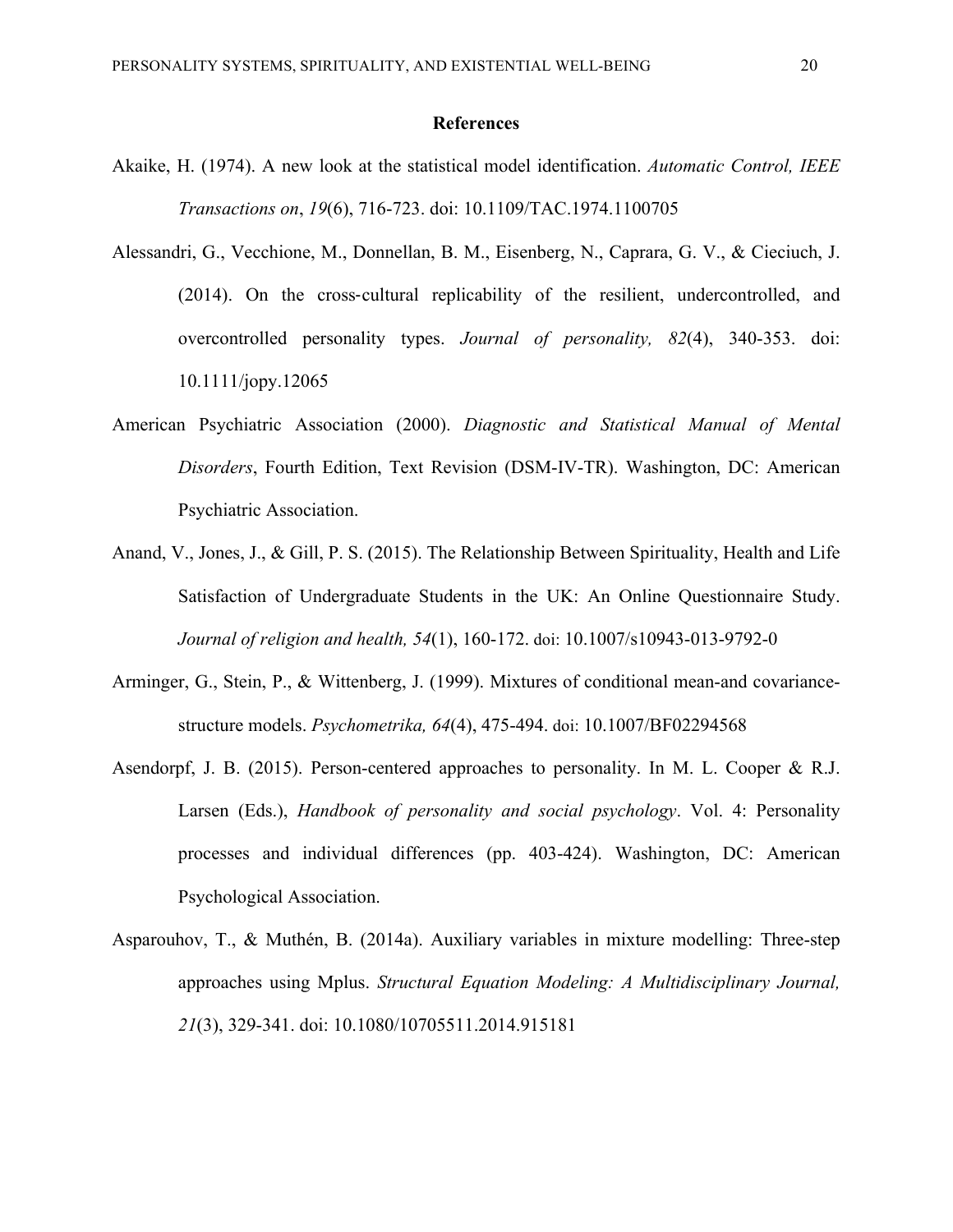- Asparouhov, T. & Muthén, B. (2014b). Auxiliary variables in mixture modelling: Using the BCH method in Mplus to estimate a distal outcome model and an arbitrary secondary model. *Webnote 21*(2).
- Bakk, Z., & Vermunt, J. K. (2016). Robustness of stepwise latent class modeling with continuous distal outcomes. *Structural Equation Modeling: A Multidisciplinary Journal, 23*(1), 20-31. doi: 10.1080/10705511.2014.955104
- Baumann, N., & Kuhl, J. (2002). Intuition, affect, and personality: Unconscious coherence judgments and self-regulation of negative affect. *Journal of Personality and Social Psychology, 83*(5), 1213–1223. doi: 10.1037//0022-3514.83.5.1213
- Baumann, N., & Kuhl, J. (2003). Self-infiltration: Confusing assigned tasks as self-selected in memory. *Personality and Social Psychology Bulletin, 29*(4), 487-497. doi: 10.1177/0146167202250916
- Baumann, N., & Kuhl, J. (2005). Positive affect and flexibility: Overcoming the precedence of global over local processing of visual information. *Motivation and Emotion, 29*(2), 123- 134. doi: 10.1007/s11031-005-7957-1
- Block, J. (2002). *Personality as an affect-processing system: Toward an integrative theory*. NY: Psychology Press.
- Block, J. (2010). The five-factor framing of personality and beyond: Some ruminations. *Psychological Inquiry, 21*(1), 2-25. doi: 10.1080/10478401003596626
- Bolck, A., Croon, M., & Hagenaars, J. (2004). Estimating latent structure models with categorical variables: One-step versus three-step estimators. *Political Analysis, 12*(1), 3- 27. doi: 10.1093/pan/mph001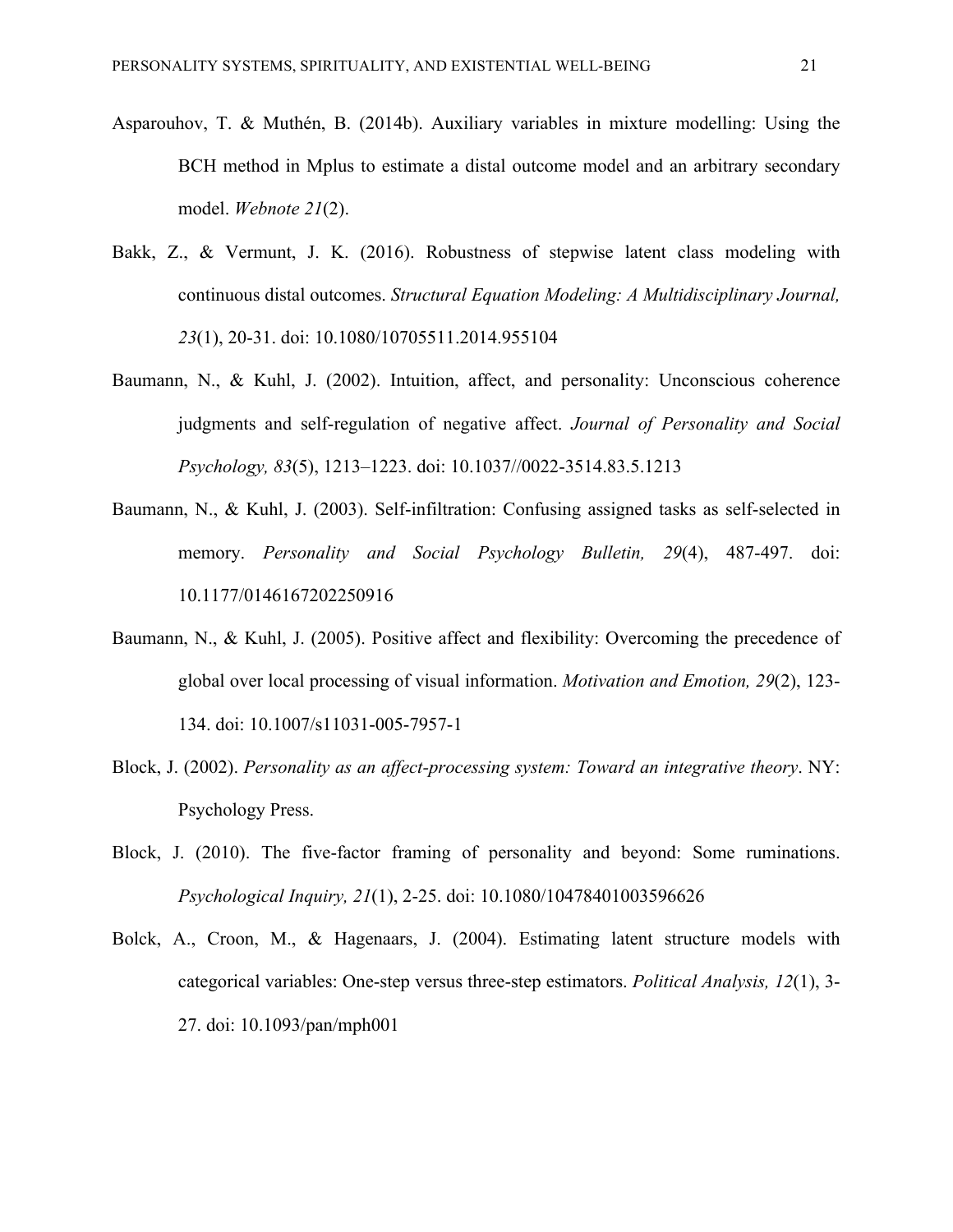- Bolte, A., Goschke, T., & Kuhl, J. (2003). Emotion and Intuition Effects of Positive and Negative Mood on Implicit Judgments of Semantic Coherence. *Psychological Science, 14*(5), 416-421. doi: 10.1111/1467-9280.01456
- Browne, M., Pennycook, G., Goodwin, B., & McHenry, M. (2014). Reflective minds and open hearts: Cognitive style and personality predict religiosity and spiritual thinking in a community sample. *European Journal of Social Psychology, 44*(7), 736-742. doi: 10.1002/ejsp.2059
- Cervone, D. (2005). Personality architecture: Within-person structures and processes. *Annual Review of Psychology, 56*, 423-452. doi: 10.1146/annurev.psych.56.091103.070133
- Cloninger, C. R. (1999). *The temperament and character inventory-revised*. St Louis, MO: Center for Psychobiology of Personality, Washington University.
- Costanzo, E. S., Ryff, C. D., & Singer, B. H. (2009). Psychosocial adjustment among cancer survivors: findings from a national survey of health and well-being. *Health Psychology, 28*(2), 147-156. doi: 10.1037/a0013221
- Dew, R. E., Daniel, S. S., Goldston, D. B., McCall, W. V., Kuchibhatla, M., Schleifer, C., … Koenig, H. G. (2010). A prospective study of religion/spirituality and depressive symptoms among adolescent psychiatric patients. *Journal of affective disorders, 120*(1), 149-157. doi: 10.1016/j.jad.2009.04.029
- Dodou, D., & de Winter, J. C. F. (2014). Social desirability is the same in offline, online, and paper surveys: A meta-analysis. *Computers in Human Behavior, 36*, 487-495. doi: 10.1016/j.chb.2014.04.005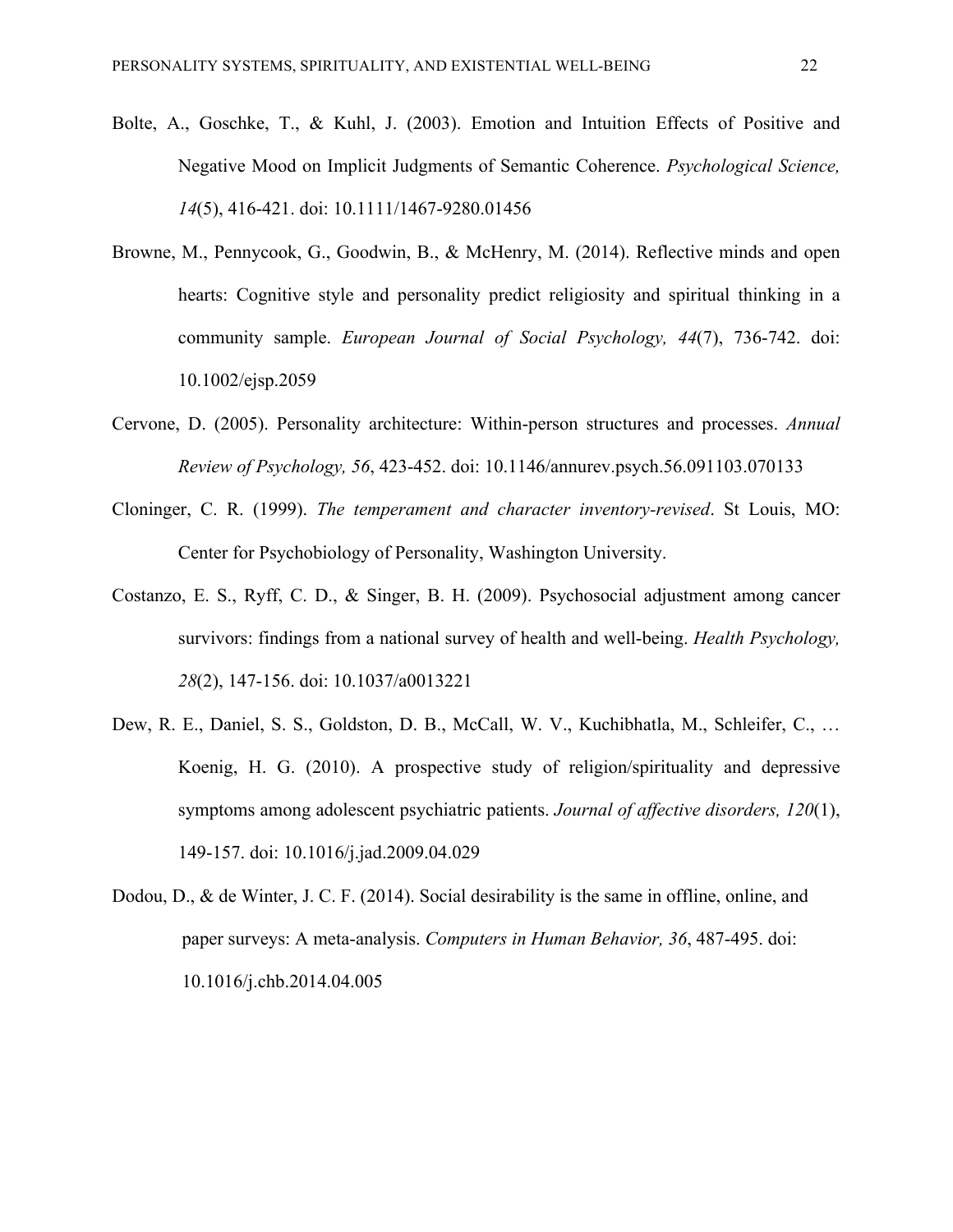- Donnellan, M. B., & Robins, R. W. (2010). Resilient, overcontrolled, and undercontrolled personality types: Issues and controversies. *Social and Personality Psychology Compass, 4*(11), 1070-1083. doi: 10.1111/j.1751-9004.2010.00313.x
- Epstein, S. (2010). The big five model: Grandiose ideas about surface traits as the foundation of a general theory of personality. *Psychological Inquiry, 21*(1), 34-39. doi: 10.1080/10478401003648682
- Fredrickson, B. L. (2001). The role of positive emotions in positive psychology: The broadenand-build theory of positive emotions. *American psychologist, 56*(3), 218-226. doi: 10.1037/0003-066X.56.3.218
- Fredrickson, B. L. (2004). The broaden-and-build theory of positive emotions. *Philosophical Transactions-Royal Society of London Series B Biological Sciences*, 1367-1378. doi: 10.1098/rstb.2004.1512
- Gervais, W. M., Norenzayan, A. (2012). Analytic thinking promotes religious disbelief. *Science, 336*(6080), 493-496. doi: 0.1126/science.1215647
- Henningsgaard, J. M., & Arnau, R. C. (2008). Relationships between religiosity, spirituality, and personality: A multivariate analysis. *Personality and individual Differences, 45*(8), 703- 708. doi: 10.1016/j.paid.2008.07.004
- Huber, J. T., & MacDonald, D. A. (2012). An investigation of the relations between altruism, empathy, and spirituality. *Journal of Humanistic Psychology, 52*(2), 206-221. doi: 10.1177/0022167811399442
- de Jager Meezenbroek, E., Garssen, B., van den Berg, M., van Dierendonck, D., Visser, A., & Schaufeli, W. B. (2012). Measuring spirituality as a universal human experience: A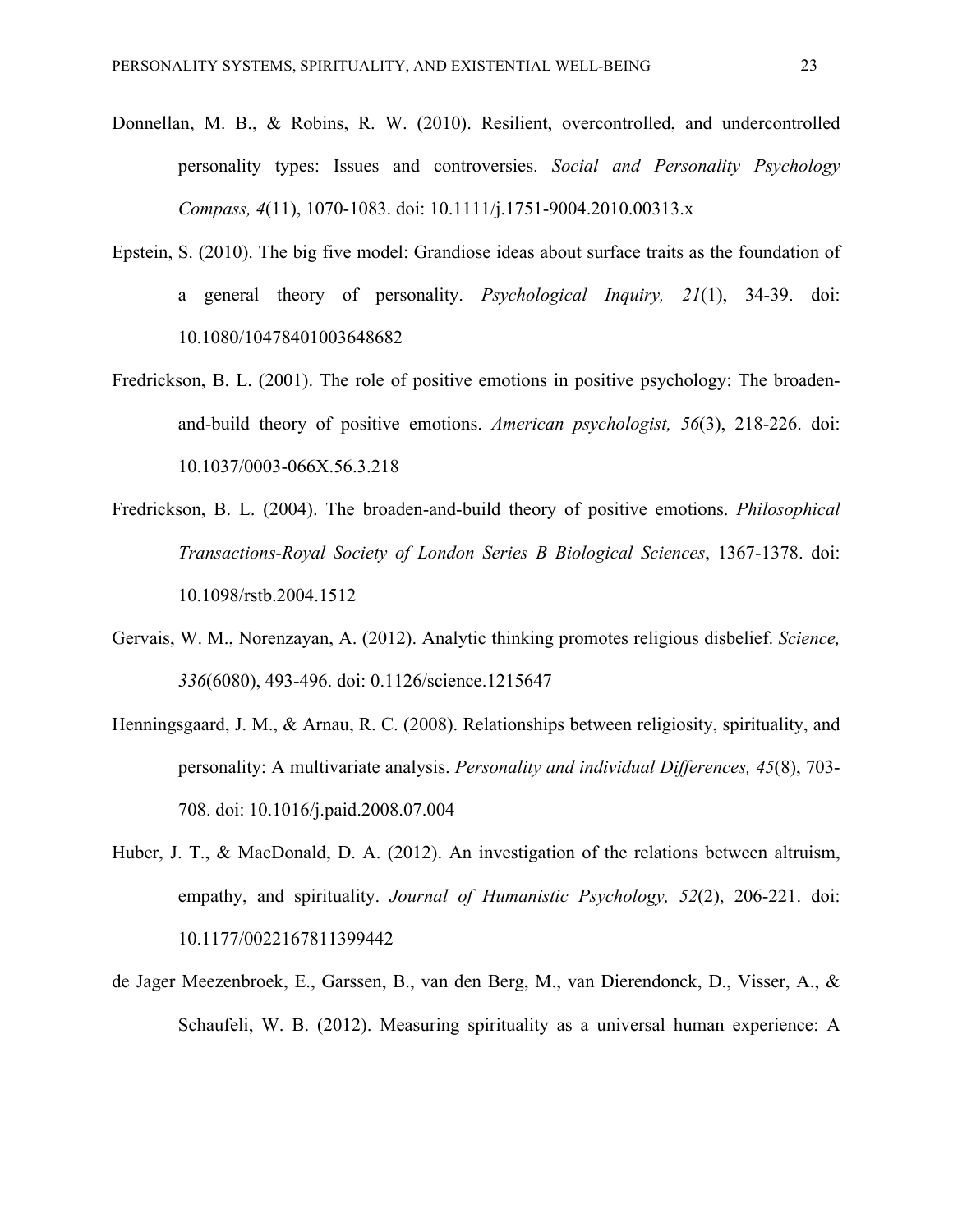review of spirituality questionnaires. *Journal of religion and health, 51*(2), 336-354. doi: 10.1007/s10943-010-9376-1

Johnstone, B., Yoon, D. P., Cohen, D., Schopp, L. H., McCormack, G., Campbell, J., & Smith, M. (2012). Relationships among spirituality, religious practices, personality factors, and health for five different faith traditions. *Journal of religion and health, 51*(4), 1017- 1041. doi: 10.1007/s10943-012-9615-8

Kahneman, D. (2011). *Thinking, fast and slow.* NY: Farrar, Straus and Giroux.

- Kaschel, R., & Kuhl, J. (2004). Motivational counselling in an extended functional context: Personality systems interaction theory and assessment. *Handbook of motivational counseling,* 99.
- Kazén, M., Kuhl, J., & Quirin, M. (2014). Personality Interacts With Implicit Affect to Predict Performance in Analytic Versus Holistic Processing. *Journal of personality*. doi: 10.1111/jopy.12100
- King, M., Marston, L., McManus, S., Brugha, T., Meltzer, H., & Bebbington, P. (2013). Religion, spirituality and mental health: results from a national study of English households. *The British Journal of Psychiatry, 202*(1), 68-73. doi: 10.1192/bjp.bp.112.112003
- Klimstra, T. A., Luyckx, K., Teppers, E., Goossens, L., & Fruyt, F. D. (2011). Congruence between adolescent personality types based on the Big Five domains and the 30 NEO-PI-3 personality facets. *Journal of Research in Personality, 45*(5), 513-517. doi: 10.1016/j.jrp.2011.07.004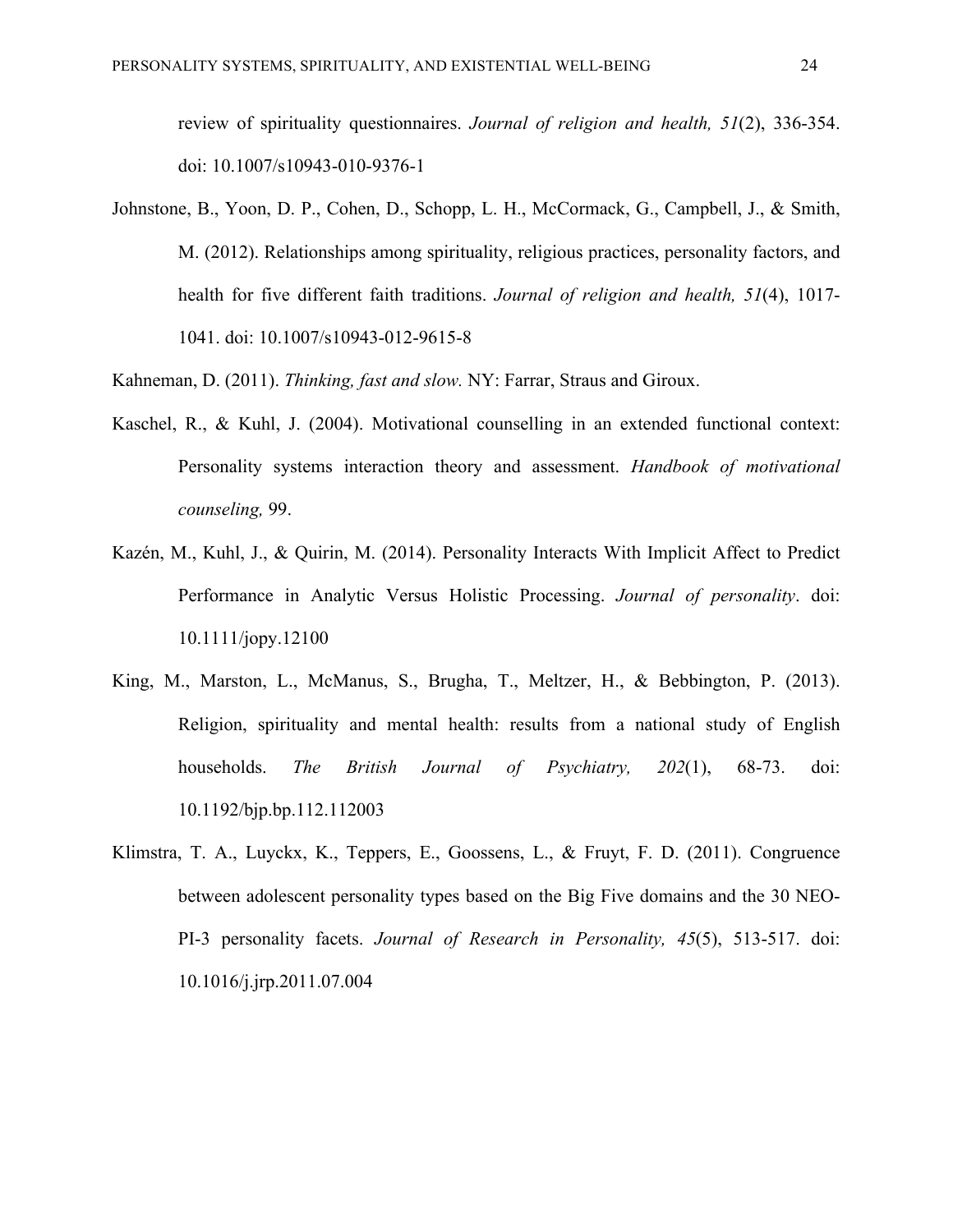- Koole, S. L., McCullough, M. E., Kuhl, J., & Roelofsma, P. H. (2010). Why religion's burdens are light: From religiosity to implicit self-regulation. *Personality and Social Psychology Review,* 14(1), 95-107. doi: 10.1177/1088868309351109
- Koenig, H. G. (2008). Concerns about measuring "spirituality" in research. *The Journal of nervous and mental disease, 196*(5), 349-355. doi: 10.1097/NMD.0b013e31816ff796
- Koenig, H. G. (2009). Research on religion, spirituality, and mental health: A review. *Canadian Journal of Psychiatry*, 54(5), 283-291. doi: 10.1192/bjp.bp.112.112003
- Koenig, H. G. (2010). Spirituality and mental health. *International Journal of Applied Psychoanalytic Studies, 7*(2), 116-122. doi: 10.1002/aps.239
- Koenig, H. G. (2012). Religion, Spirituality, and Health: The Research and Clinical Implications. *ISRN psychiatry*, 2012. doi: 10.5402/2012/278730
- Koenig, H., King, D., & Carson, V. B. (2012). *Handbook of religion and health*. NY: Oxford University Press.
- Kuhl, J. (2000a). A theory of self-development: Affective fixation and the STAR model of personality disorders and related styles. *Advances in Psychology,* 131, 187-211. doi: 10.1016/S0166-4115(00)80012-6
- Kuhl, J. (2000b). The volitional basis of Personality Systems Interaction Theory: applications in learning and treatment contexts. *International Journal of Educational Research, 33*(7), 665-703. doi: 10.1016/S0883-0355(00)00045-8
- Kuhl, J., & Kazén, M. (2002). *PSSI - Inventář stylů osobnosti a poruch osobnosti*. Testcentrum, Praha.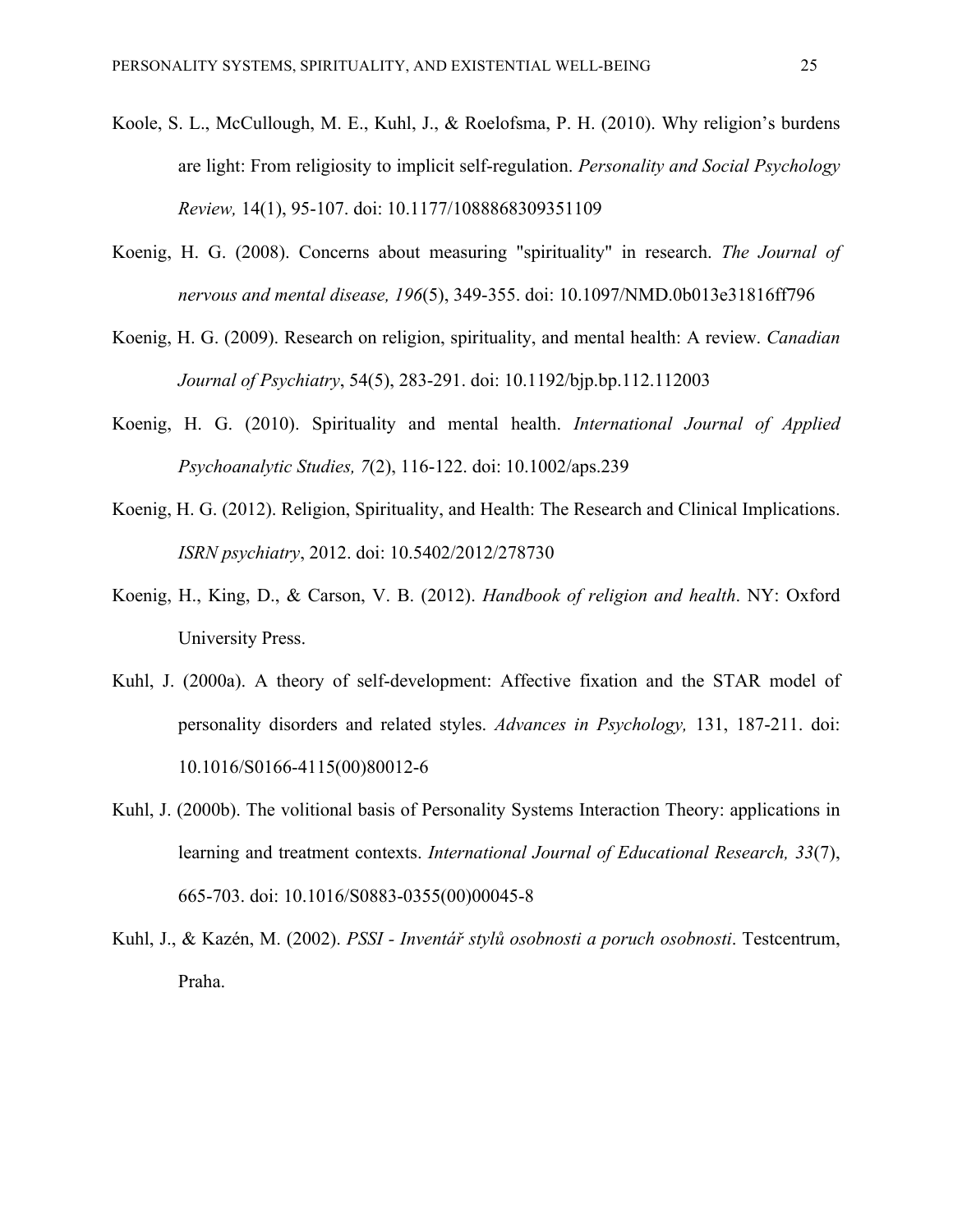- Labbé, E. E., & Fobes, A. (2010). Evaluating the interplay between spirituality, personality and stress. *Applied psychophysiology and biofeedback, 35*(2), 141-146. doi: 10.1007/s10484-009-9119-9
- Labouvie-Vief, G., & Márquez, M. G. (2004). Dynamic integration: Affect optimization and differentiation in development. *Motivation, emotion, and cognition: Integrative perspectives on intellectual functioning and development*, 237-272.
- Lazarsfeld, P. F., & Henry, N. W. (1968). *Latent structure analysis*. Boston: Houghton Mifflin.
- Leurent, B., Nazareth, I., Bellón-Saameño, J., Geerlings, M. I., Maaroos, H., Saldivia, S., … King, M. (2013). Spiritual and religious beliefs as risk factors for the onset of major depression: an international cohort study*. Psychological medicine, 43*(10), 2109-2120. doi: 10.1017/S0033291712003066
- Lindeman, M., Blomqvist, S., & Takada, M. (2012). Distinguishing spirituality from other constructs: not a matter of well-being but of belief in supernatural spirits. *The Journal of nervous and mental disease, 200*(2), 167-173. doi: 10.1097/NMD.0b013e3182439719
- Lo, Y., Mendell, N., & Rubin, D. (2001). Testing the number of components in a normal mixture. *Biometrika, 88*(3), 767–778. doi: 10.1093/biomet/88.3.767
- Löckenhoff, C. E., Ironson, G. H., O'Cleirigh, C., & Costa, P. T. (2009). Five-Factor Model personality traits, spirituality/religiousness, and mental health among people living with HIV. *Journal of Personality, 77*(5), 1411-1436. doi: 10.1111/j.1467-6494.2009.00587.x
- MacDonald, D. A. (2000a). Spirituality: Description, measurement, and relation to the five factor model of personality. *Journal of Personality, 68*(1), 153-197. doi: 10.1111/1467- 6494.t01-1-00094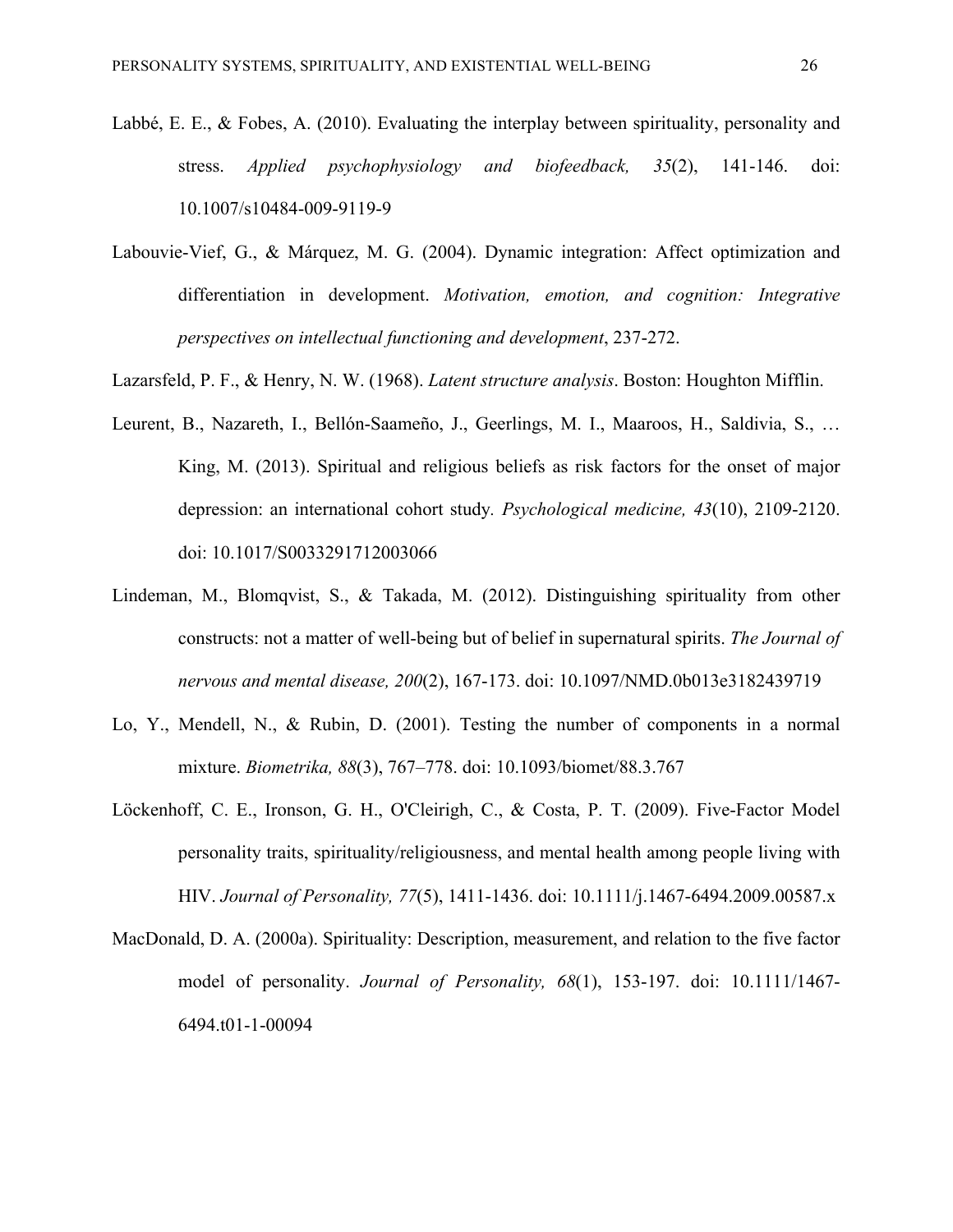- MacDonald, D. A. (2000b). The Expressions of Spirituality Inventory: Test development, validation, and scoring information. Test manual. Available: https://ckannetstorage.commondatastorage.googleapis.com/2015-01-04T21:42:45.640Z/esimanual.pdf
- MacDonald, D. A., & Friedman, H. L. (2002). Assessment of humanistic, transpersonal, and spiritual constructs: State of the Science. *Journal of Humanistic Psychology, 42*(4), 102- 125.
- MacDonald, D. A., & Holland, D. (2003). Spirituality and the MMPI-2. *Journal of clinical psychology, 59*(4), 399-410. doi: 10.1002/jclp.10047
- MacDonald, D. A., Friedman, H. L., Brewczynski, J., Holland, D., Salagame, K. K. K., Mohan, K. K., ... Cheong, H. W. (2015). Spirituality as a scientific construct: Testing its universality across cultures and languages. *PloS one, 10*(3), e0117701. doi: 10.1371/journal.pone.0117701
- McCullough, M. E., & Willoughby, B. L. (2009). Religion, self-regulation, and self-control: Associations, explanations, and implications. *Psychological bulletin, 135*(1), 69-93. doi: 10.1037/a0014213
- McLachlan, G., & Peel, D. (2000). Finite mixture models. NY: Wiley.
- Migdal, L., & MacDonald, D. A. (2013). Clarifying the relation between spirituality and wellbeing. *The Journal of nervous and mental disease, 201*(4), 274-280. doi: 10.1097/NMD.0b013e318288e26a
- Muhamad, H., Roodenburg, J., & Moore, D. (2014). The Expressions of Spirituality Inventory: Evidence for the cross cultural validity in a Malaysian context. *The Journal of Transpersonal Psychology, 46*(1), 58-71.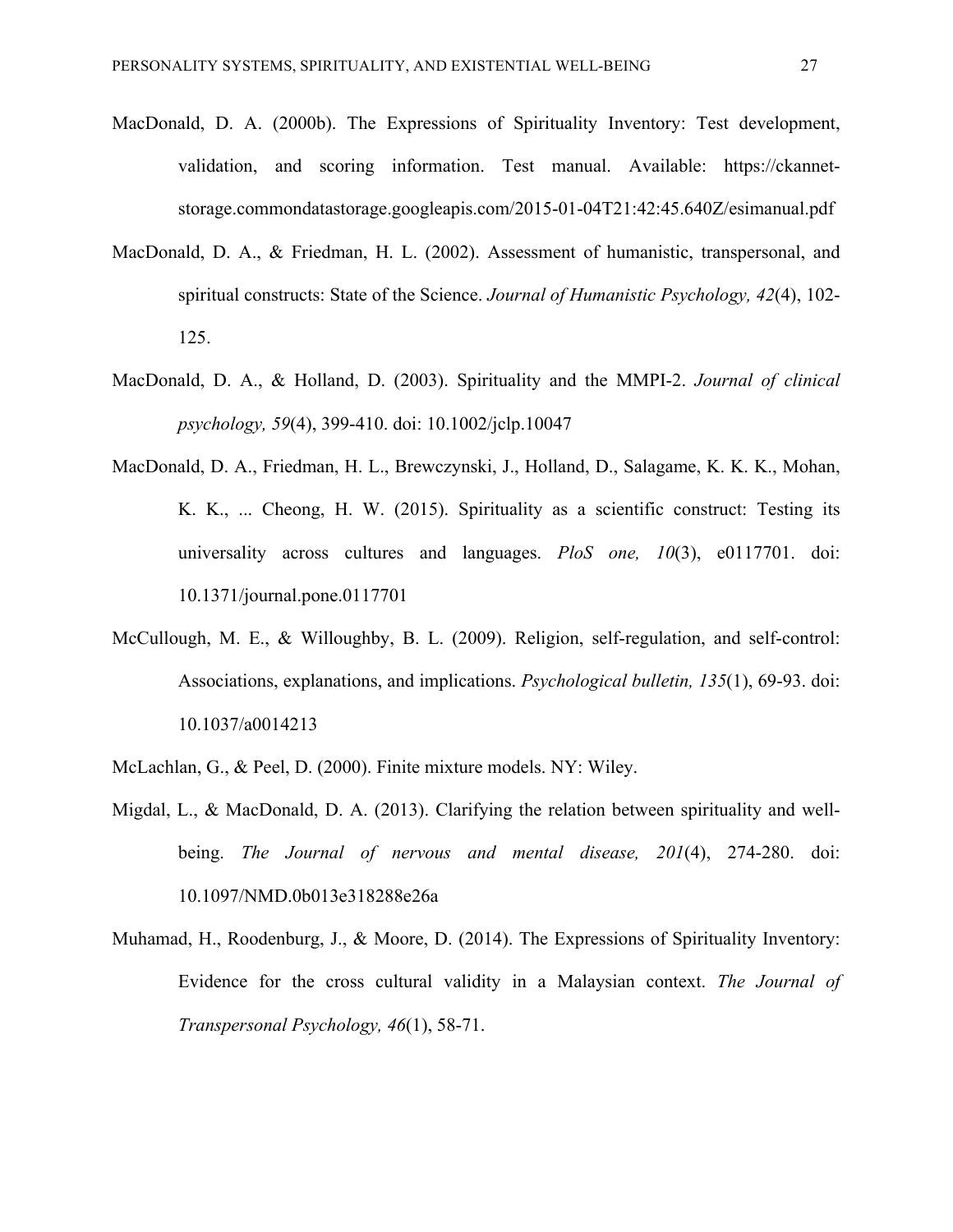- Muthén, L. K., & Muthén, B. O. (1998-2012). *Mplus User's Guide*. Seventh Edition. Los Angeles, CA: Muthén & Muthén.
- Oman, D. (2013). Defining religion and spirituality. *Handbook of the psychology of religion and spirituality*, 2, 23-47.
- Pennycook, G., Cheyne, J. A., Seli, P., Koehler, D. J., & Fugelsang, J. A. (2012). Analytic cognitive style predicts religious and paranormal belief. *Cognition, 123*(3), 335-346. doi: 10.1016/j.cognition.2012.03.003
- Pennycook, G., Cheyne, J. A., Barr, N., Koehler, D. J., & Fugelsang, J. A. (2014). Cognitive style and religiosity: The role of conflict detection. *Memory & cognition, 42*(1), 1-10. doi: 10.3758/s13421-013-0340-7
- Piedmont, R. L., & Wilkins, T. A. (2005). The role of personality in understanding religious and spiritual constructs. *Handbook of the psychology of religion and spirituality, 2*, 292-331.
- Proyer, R. T., & Laub, N. (2015). The German-Language Version of the Expressions of Spirituality Inventory-Revised: Adaptation and Initial Validation. *Current Psychology*, 1-13. doi: 10.1007/s12144-015-9379-x
- Quirin, M., Bode, R. C., & Kuhl, J. (2011). Recovering from negative events by boosting implicit positive affect. *Cognition and Emotion, 25*(3), 559-570. doi: 10.1080/02699931.2010.536418
- Ramaswamy, V., DeSarbo, W. S., Reibstein, D. J., & Robinson, W. T. (1993). An empirical pooling approach for estimating marketing mix elasticities with PIMS data. *Marketing Science, 12*(1), 103-124. doi: 10.1287/mksc.12.1.103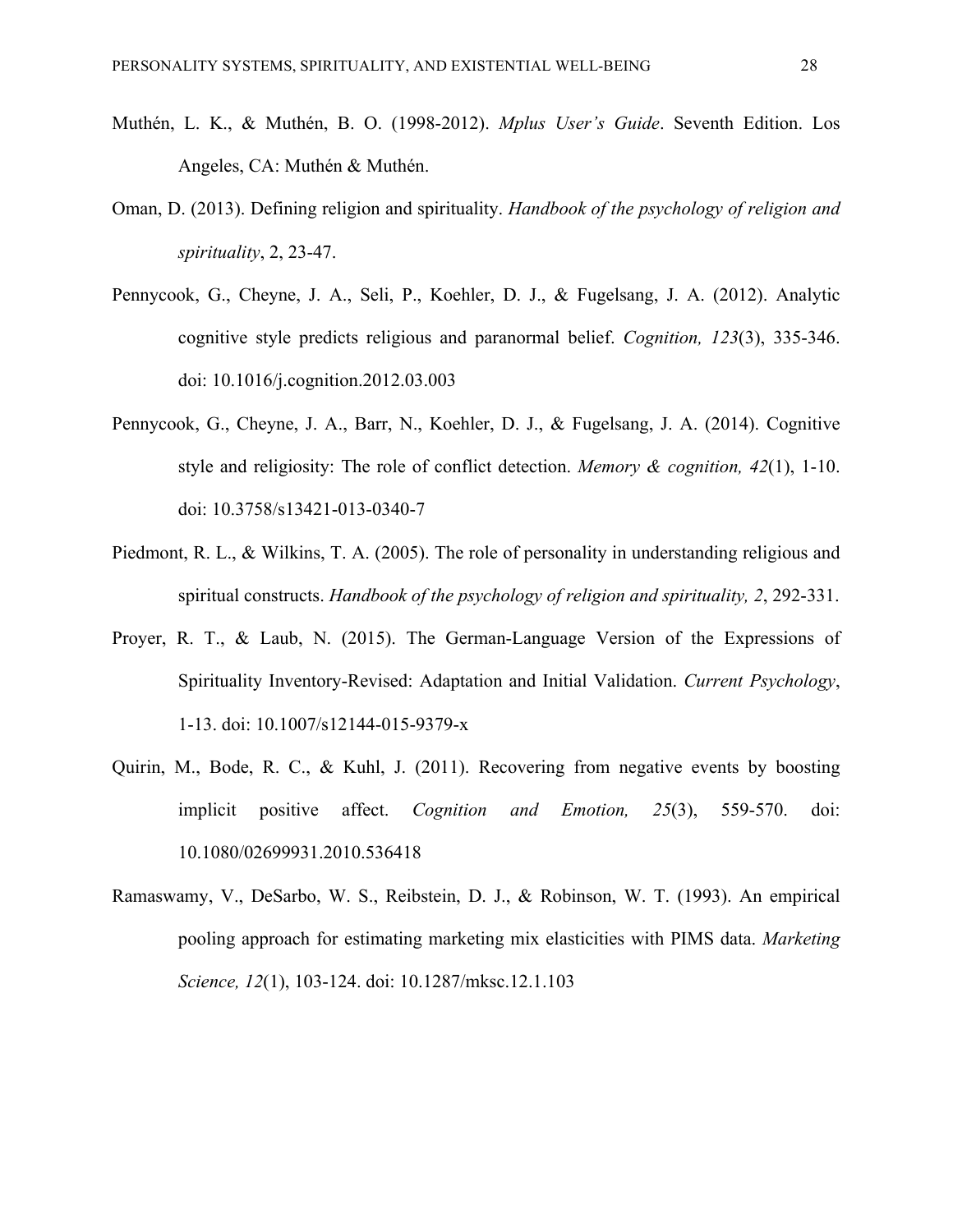- Říčan, P., & Jánošová, P. (2010). Spirituality as a basic aspect of personality: A cross-cultural verification of Piedmont's model. *International Journal for the Psychology of Religion, 20*(1), 2-13. doi: 10.1080/10508610903418053
- Ritter, R. S., Preston, J. L., & Hernandez, I. (2013). Happy tweets: Christians are happier, more socially connected, and less analytical than atheists on Twitter. *Social Psychological and Personality Science, 5*(2), 243-249. doi: 10.1177/1948550613492345
- Robbins, M., Francis, L., McIlroy, D., Clarke, R., & Pritchard, L. (2010). Three religious orientations and five personality factors: an exploratory study among adults in England. *Mental Health, Religion & Culture, 13*(7-8), 771-775. doi: 10.1080/13674676.2010.519468
- Rosseel, Y. (2012). lavaan: An R Package for Structural Equation Modeling. *Journal of Statistical Software, 48*(2), 1-36. URL http://www.jstatsoft.org/v48/i02/
- Saroglou, V. (2002). Religion and the five factors of personality: A meta-analytic review. *Personality and Individual Differences, 32*(1), 15-25. doi: 10.1016/S0191- 8869(00)00233-6
- Saroglou, V. (2010). Religiousness as a cultural adaptation of basic traits: A five-factor model perspective. *Personality and Social Psychology Review, 14*(1), 108-125. doi: 10.1177/1088868309352322
- Saroglou, V., Buxant, C., & Tilquin, J. (2008). Positive emotions as leading to religion and spirituality. *The Journal of Positive Psychology, 3*(3), 165-173. doi: 10.1080/17439760801998737
- Schwarz G. (1978). Estimating the dimension of a model. *Annals of Statistics, 6*(2), 461–464. doi: 10.1214/aos/1176344136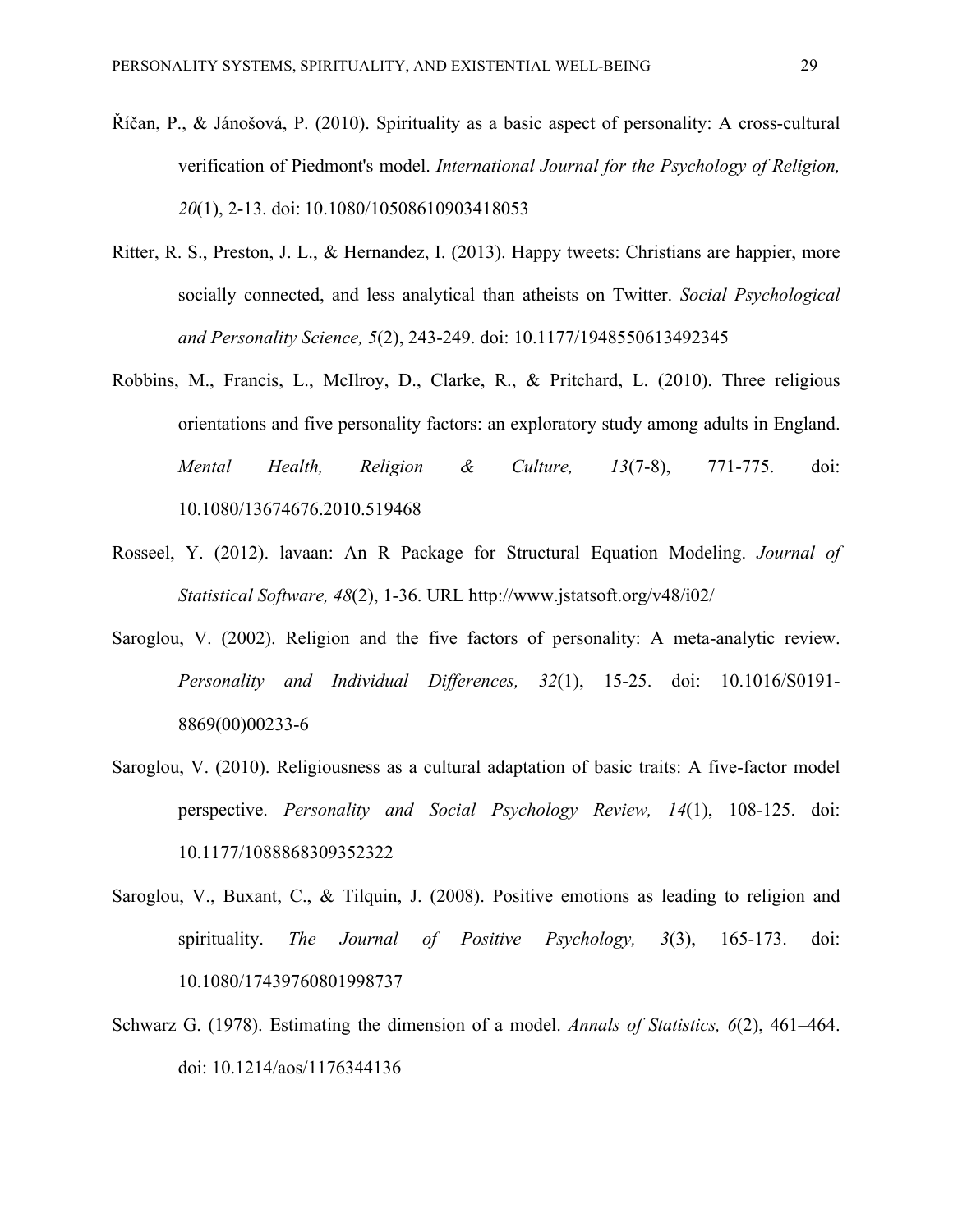- Schuurmans-Stekhoven, J. B. (2010). "Moved by the spirit": does spirituality moderate the interrelationships between subjective well-being subscales? *Journal of clinical psychology, 66*(7), 709-725. doi: 10.1002/jclp.20694
- Schuurmans-Stekhoven, J. B. (2011). Is it God or just the data that moves in mysterious ways? How well-being research may be mistaking faith for virtue. *Social indicators research, 100*(2), 313-330. doi: 10.1007/s11205-010-9630-7
- Shenhav, A., Rand, D. G., & Greene, J. D. (2012). Divine intuition: Cognitive style influences belief in God. *Journal of Experimental Psychology: General, 141*(3), 423-428. doi: 10.1037/a0025391
- Steca, P., Alessandri, G., & Caprara, G. V. (2010). The utility of a well-known personality typology in studying successful aging: Resilients, undercontrollers, and overcontrollers in old age. *Personality and Individual Differences, 48*(4), 442-446. doi: 10.1016/j.paid.2009.11.016

Stríženec, M. (2004). Empirical approaches to spirituality. *Studia psychologica*, *2*(46), 173-177.

- Unterrainer, H. F., Huber, H. P., Sorgo, I. M., Collicutt, J., & Fink, A. (2011). Dimensions of religious/spiritual well-being and schizotypal personality. *Personality and Individual Differences, 51*(3), 360-364. doi: 10.1016/j.paid.2011.04.007
- Van Cappellen, P., Saroglou, V., Iweins, C., Piovesana, M., & Fredrickson, B. L. (2013). Selftranscendent positive emotions increase spirituality through basic world assumptions. *Cognition & emotion, 27*(8), 1378-1394. doi: 10.1080/02699931.2013.787395
- Van Cappellen, P., Toth-Gauthier, M., Saroglou, V., & Fredrickson, B. L. (2016). Religion and well-being: The mediating role of positive emotions. *Journal of Happiness Studies, 17*(2), 485-505. doi: 10.1007/s10902-014-9605-5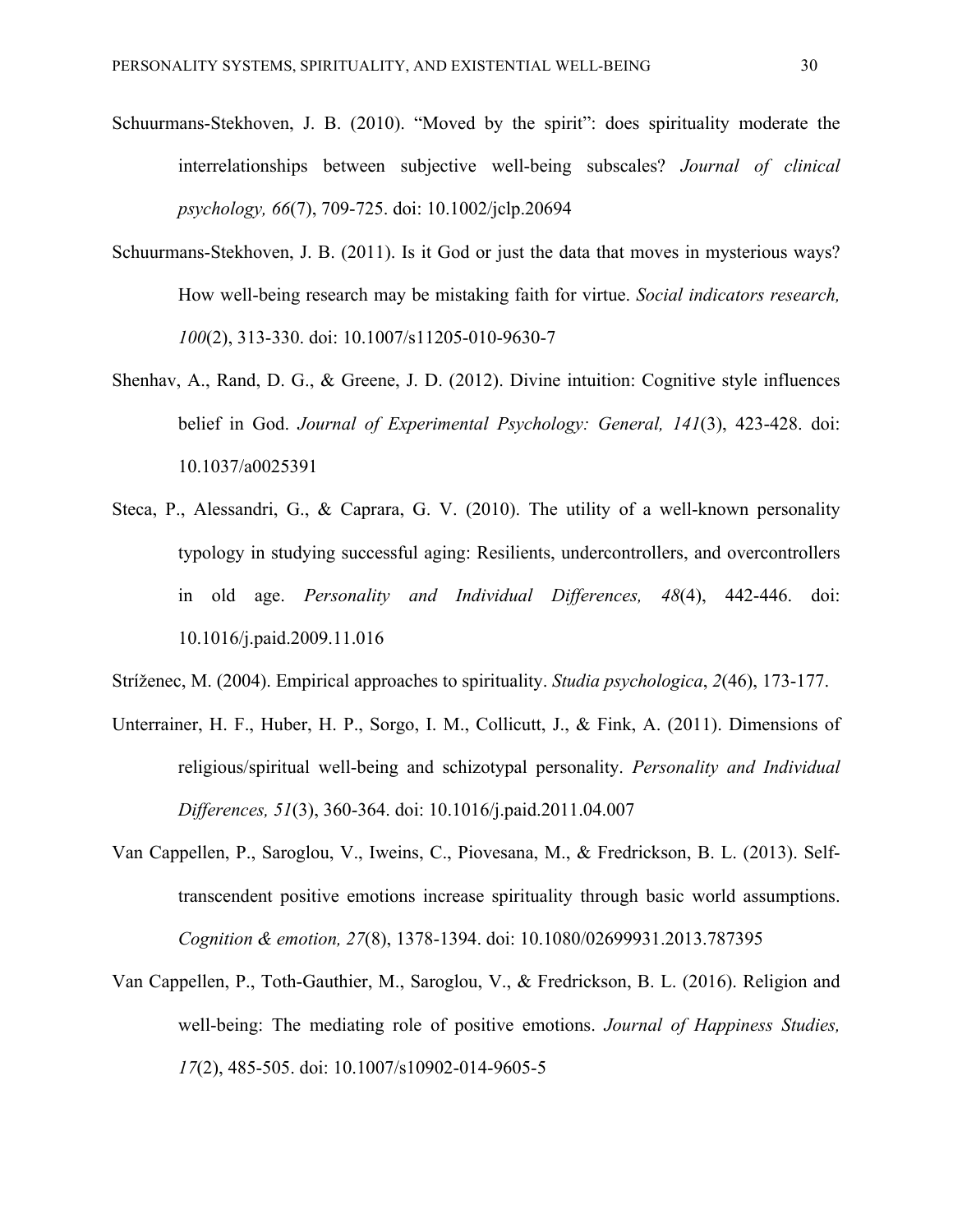- Weigold, A., Weigold, I. K., & Russell, E. J. (2013). Examination of the equivalence of selfreport survey-based paper-and-pencil and internet data collection methods. *Psychological methods, 18*(1), 53. doi: 10.1037/a0031607
- World Health Organization. (1992). *International Classification of Mental and Behavioural Disorders: ICD-10*. Geneva, Ill: WHO.
- WIN-Gallup International. (2012). *Global Index of Religiosity and Atheism – 2012*. Retrieved from http://redcresearch.ie/wp-content/uploads/2012/08/RED-C-press-release-Religionand-Atheism-25-7-12.pdf.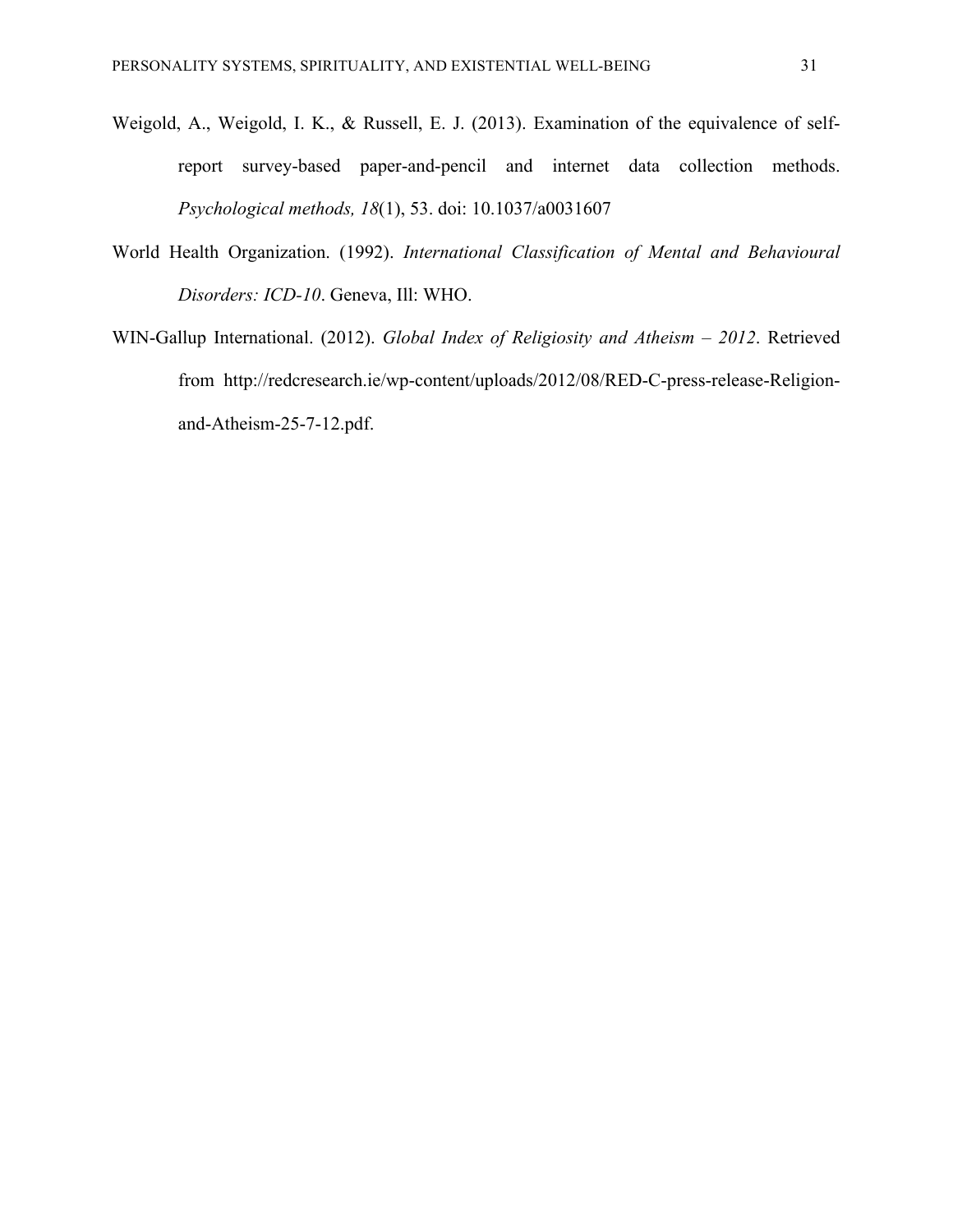| <b>PSI Personality Styles</b> | <b>COS</b>                    | <b>EPD</b>                   | <b>EWB</b>                     | <b>PAR</b>                  | <b>REL</b>                   |
|-------------------------------|-------------------------------|------------------------------|--------------------------------|-----------------------------|------------------------------|
| Self-determined-Antisocial    | $-.11$ $[-.21,-.01]$          |                              |                                |                             | $-14$ [-.22,-.05]            |
| Cautious-Paranoid             | $-22$ [-.32,-.12]             | $-16$ <sup>[-.27,-.05]</sup> | $-0.33$ [-.41,-.24]            |                             | $-27$ [-.35,-.19]            |
| Independent-Schizoid          | $-.20$ <sup>[-.29,-.10]</sup> | $-25$ <sup>[-.34,-.15]</sup> | $-27$ <sup>[-.36,-.18]</sup>   | $-19$ [-.28,-.09]           | $-25$ <sup>[-.34,-.16]</sup> |
| Apprehensive-Avoidant         |                               |                              | $-.59$ [-.66,-.53]             |                             |                              |
| Conscientious-Compulsive      |                               |                              | $-16$ <sup>[-.25,-.06]</sup>   |                             |                              |
| Intuitive-Schizotypal         | $.66$ <sup>[.59,.72]</sup>    | $.70$ <sup>[.65,.75]</sup>   |                                | $.73$ [.67,.77]             | $.57$ <sup>[.50,.63]</sup>   |
| Optimistic-Rhapsodic          | $.28$ [.18,.37]               | $.32$ <sup>[.22,.41]</sup>   | $.46$ <sup>[.38,.54]</sup>     | $.26$ <sup>[.17,.35]</sup>  | $.26$ <sup>[.17,.35]</sup>   |
| Ambitious-Narcissistic        |                               | $.21$ <sup>[.11,.31]</sup>   | $-13$ <sup>[-.23,-.03]</sup>   | $.14$ <sup>[.04,.24]</sup>  |                              |
| Critical-Negativistic         | $-.16$ <sup>[-.27,-.06]</sup> |                              | $-.59$ [-.66,-.52]             |                             | $-15$ <sup>[-.25,-.06]</sup> |
| Loyal-Dependent               |                               | $.11^{[.02,.21]}$            | $-41$ <sup>[-.49,-.32]</sup>   | $.14$ [.05,.23]             | $.15$ <sup>[.05,.23]</sup>   |
| Spontaneous-Borderline        |                               | $.12^{[.02,.21]}$            | $-70$ <sup>[-.74,-.64]</sup>   |                             |                              |
| Emotional-Histrionic          | $.17$ [.08,.27]               | $.31$ <sup>[.23,.40]</sup>   | $.38$ <sup>[.29,.46]</sup>     | $.22$ <sup>[.13,.32]</sup>  | $.12$ [.04,.23]              |
| Calm-Depressive               | $-.15$ <sup>[-.25,-.05]</sup> | $-16$ <sup>[-.25,-.07]</sup> | $-76$ <sup>[-.80,-.72]</sup>   | $-12$ <sup>[-.21,-02]</sup> |                              |
| Obliging-Self-sacrificing     | $.24$ <sup>[.15,.32]</sup>    | $.13$ [.03,.22]              | $-0.24$ <sup>[-.33,-.15]</sup> | $.14$ [.05,.23]             | $.25$ <sup>[.17,.34]</sup>   |
|                               |                               |                              |                                |                             |                              |

# **Table 1. Associations between personality styles and ESI-R dimensions**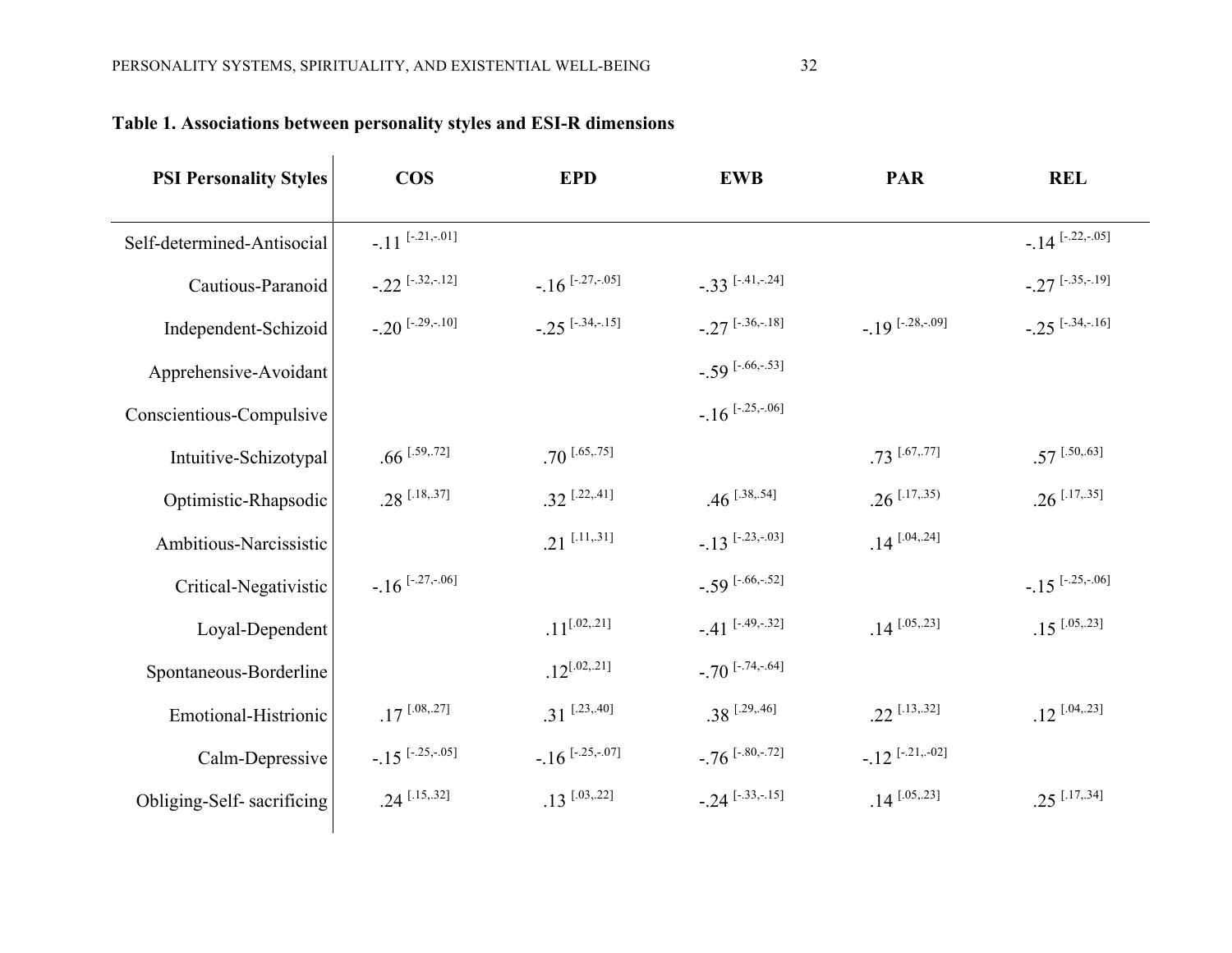| Models                 | 2-class  | 3-class  | 4-class  | 5-class  | 6-class  |
|------------------------|----------|----------|----------|----------|----------|
| Log Likelihood         | $-17667$ | $-17507$ | $-17343$ | $-17255$ | $-17181$ |
| Number of parameters   | 43       | 58       | 73       | 88       | 103      |
| <b>AIC</b>             | 35420    | 35130    | 34832    | 34686    | 34568    |
| <b>BIC</b>             | 35594    | 35365    | 35127    | 35043    | 34985    |
| Adjusted BIC           | 35457    | 35181    | 34896    | 34763    | 34659    |
| Entropy                | 0.86     | 0.82     | 0.85     | 0.85     | 0.85     |
| L-M-R LRT $(p)$        | < 0.001  | .030     | .164     | .269     | .456     |
| Bootstrap LRT (p)      | < 0.001  | < 0.001  | < 0.001  | < 0.001  | < 0.001  |
| Number of participants | 156      | 147      | 148      | 84       | 49       |
| per class              | 268      | 126      | 100      | 138      | 63       |
|                        |          | 151      | 89       | 75       | 112      |
|                        |          |          | 87       | 42       | 108      |
|                        |          |          |          | 85       | 47       |
|                        |          |          |          |          | 45       |
|                        |          |          |          |          |          |

**TABLE 2. Latent Profile Models and Fit Indices**

*Note:* BIC, Bayesian information criterion; LMRA-A, Lo-Mendell-Rubin adjusted likelihood ratio test; BLRT, Bootstrap likelihood ratio test.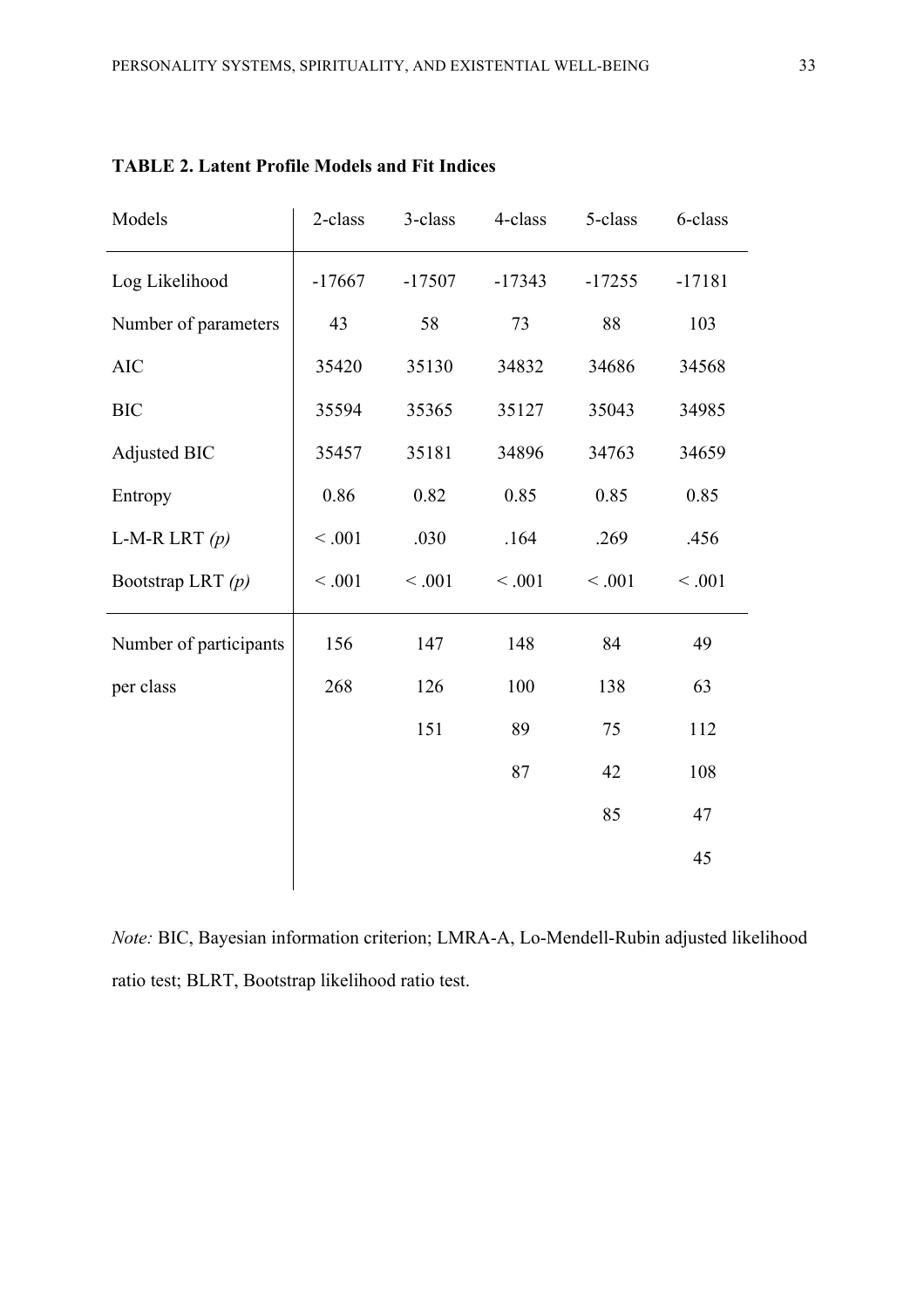# **TABLE 3***.* **Average Latent Profile Probabilities for Estimated Most Likely Latent Profile Membership (row) by Assigned Latent Profile (column).**

|                   | <b>FLEXIBLE</b> | <b>INTUITIVE</b> | <b>ANALYTICAL</b> |
|-------------------|-----------------|------------------|-------------------|
| <b>FLEXIBLE</b>   | .90             | .07              | .03               |
| <b>INTUITIVE</b>  | .06             | .93              | .01               |
| <b>ANALYTICAL</b> | .03             | .02              | .94               |
|                   |                 |                  |                   |

*Note:* Bold values indicate the average probability that participant membership to a particular latent profile was categorised correctly.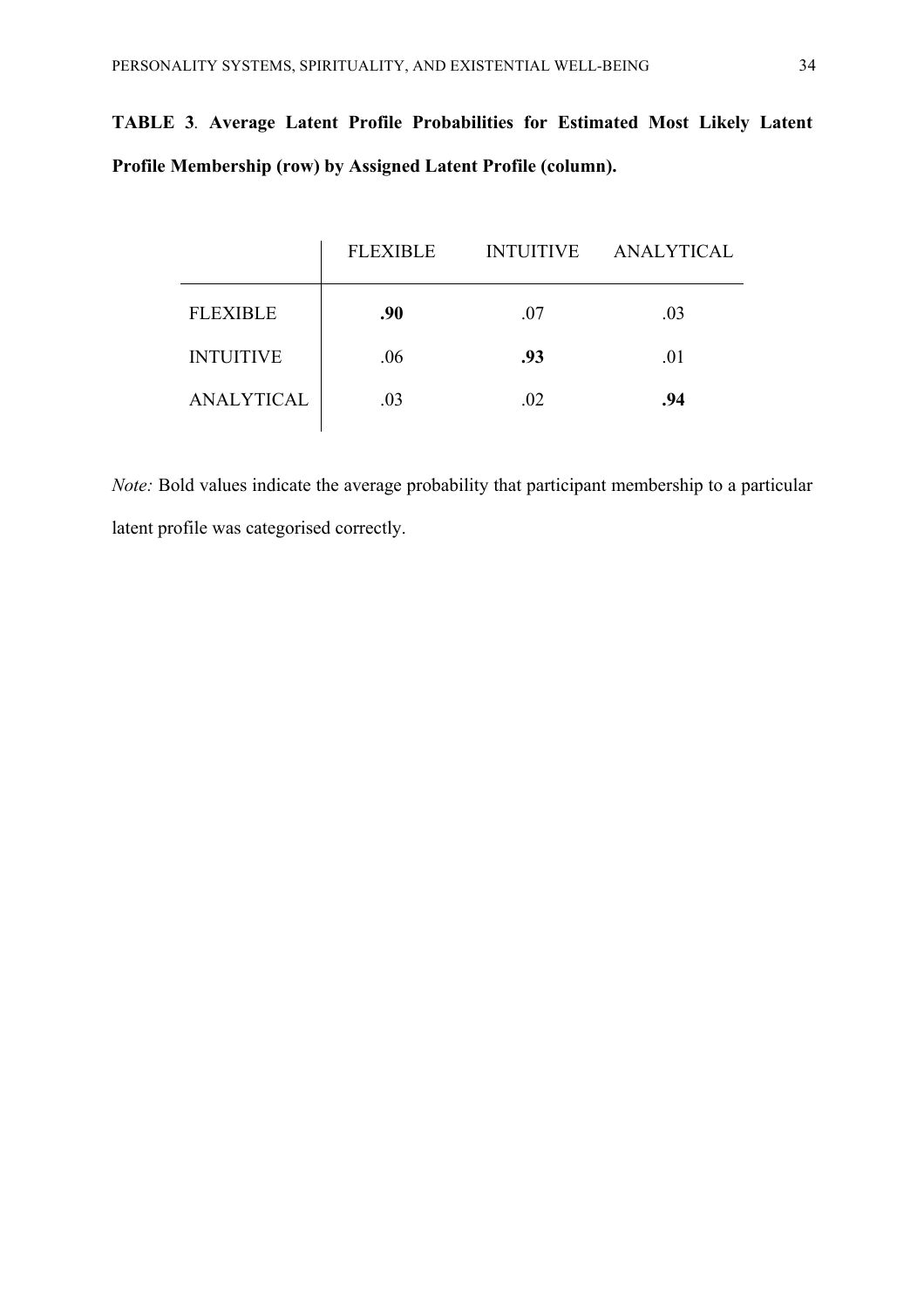|            | <b>FLEXIBLE</b> |      | <b>INTUITIVE</b> |      | <b>ANALYTICAL</b> |      |
|------------|-----------------|------|------------------|------|-------------------|------|
|            | M               | S.E. | M                | S.E. | M                 | S.E. |
| <b>COS</b> | 10.89           | .64  | 16.27            | .53  | 12.59             | .51  |
| <b>EPD</b> | 6.20            | .56  | 12.32            | .61  | 8.49              | .52  |
| <b>EWB</b> | 17.20           | .28  | 17.99            | .33  | 10.60             | .34  |
| <b>PAR</b> | 9.21            | .59  | 14.94            | .54  | 11.75             | .49  |
| <b>REL</b> | 7.31            | .62  | 11.56            | .54  | 9.01              | .53  |
|            |                 |      |                  |      |                   |      |

**TABLE 4. Comparisons between the Latent Profiles and Distal Outcomes (ESI-R dimensions)**

*Note.* COS = Cognitive orientation towards spirituality; EPD = Experiential/Phenomenological dimension; EWB = Existential well-being; PAR = Paranormal beliefs; REL = Religiousness; M = mean; S.E. = standard error.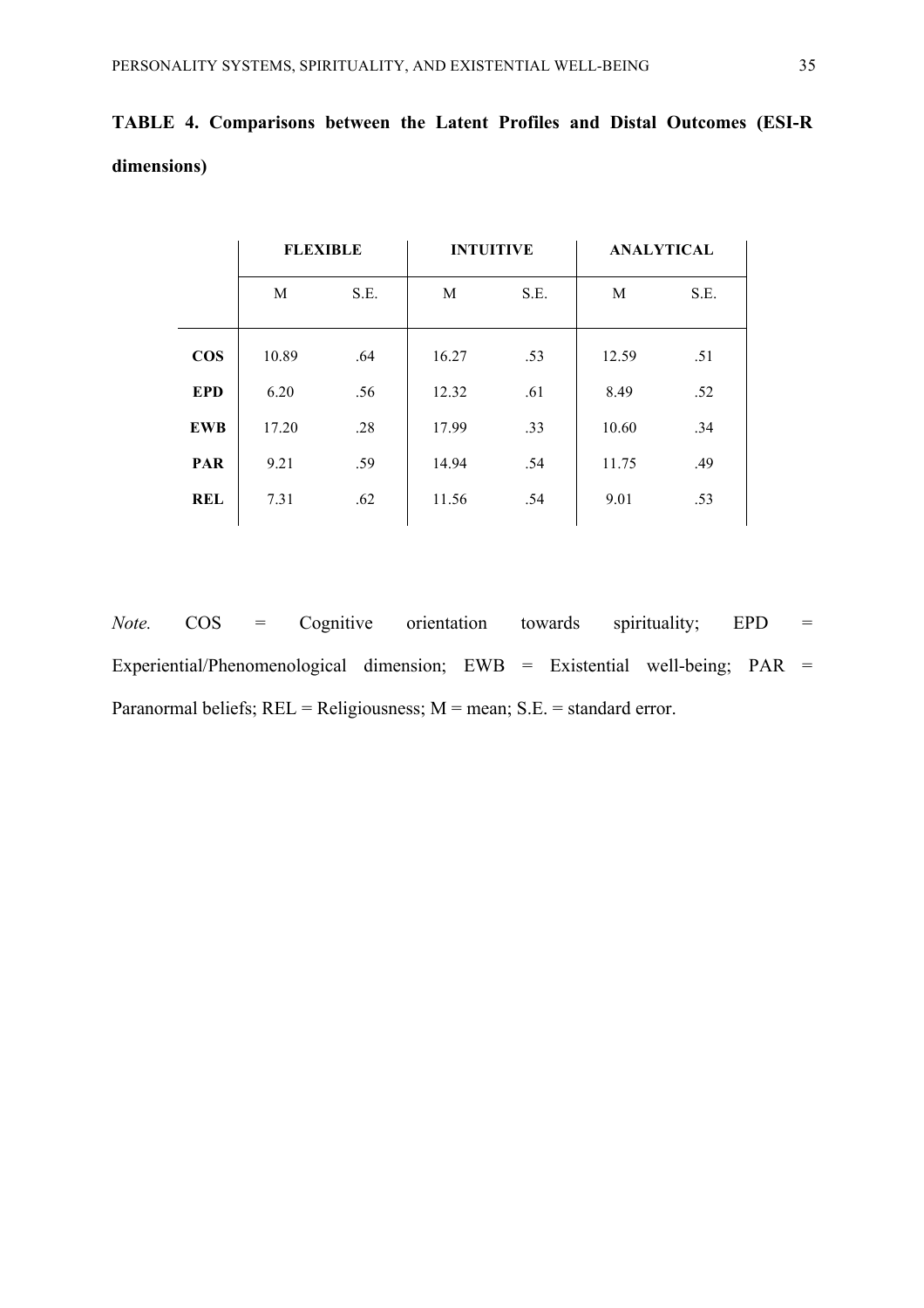

**FIGURE 1. Standardized loadings for a fully correlated five-factor model.**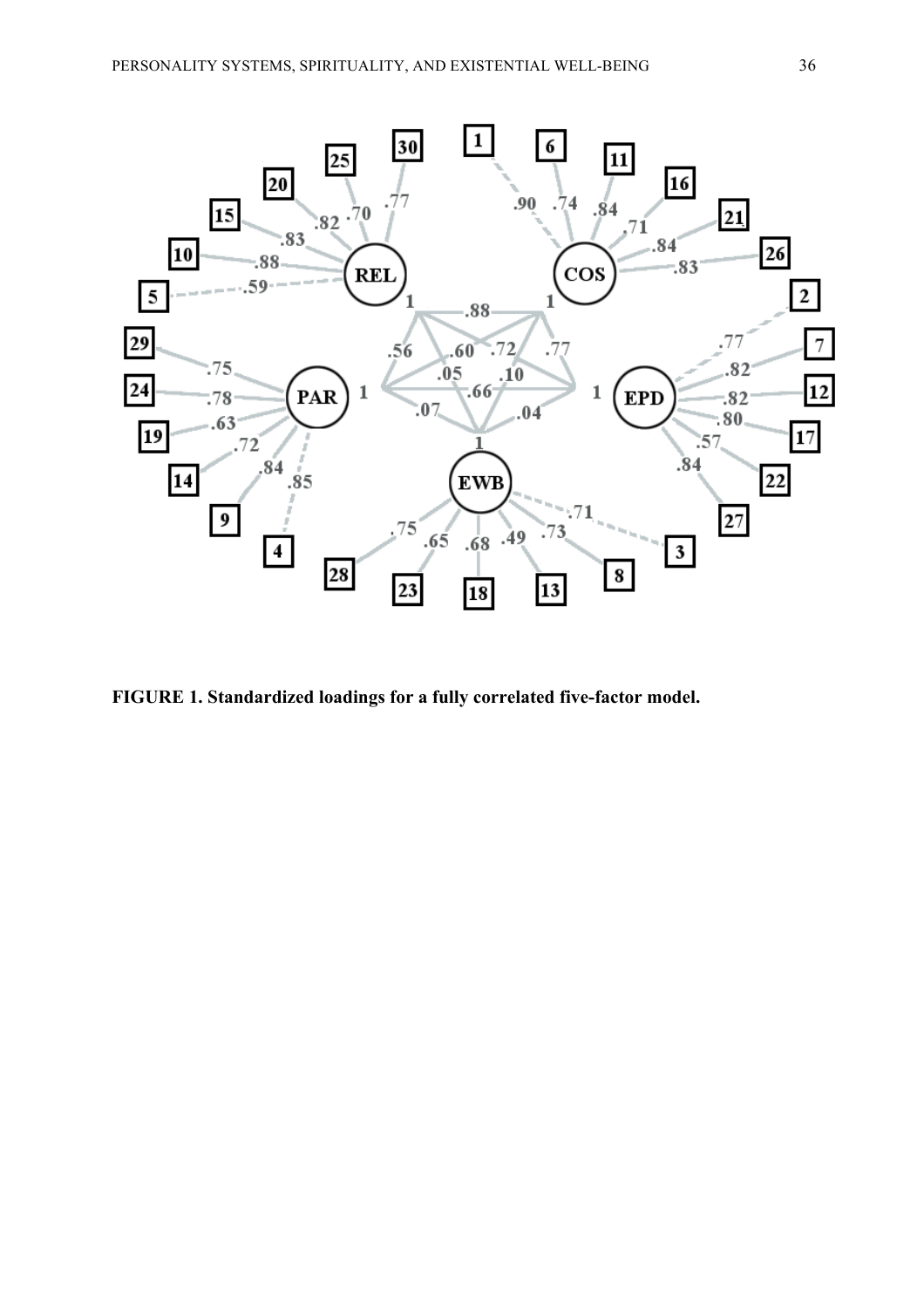## PERSONALITY SYSTEMS, SPIRITUALITY, AND EXISTENTIAL WELL-BEING



Flexible